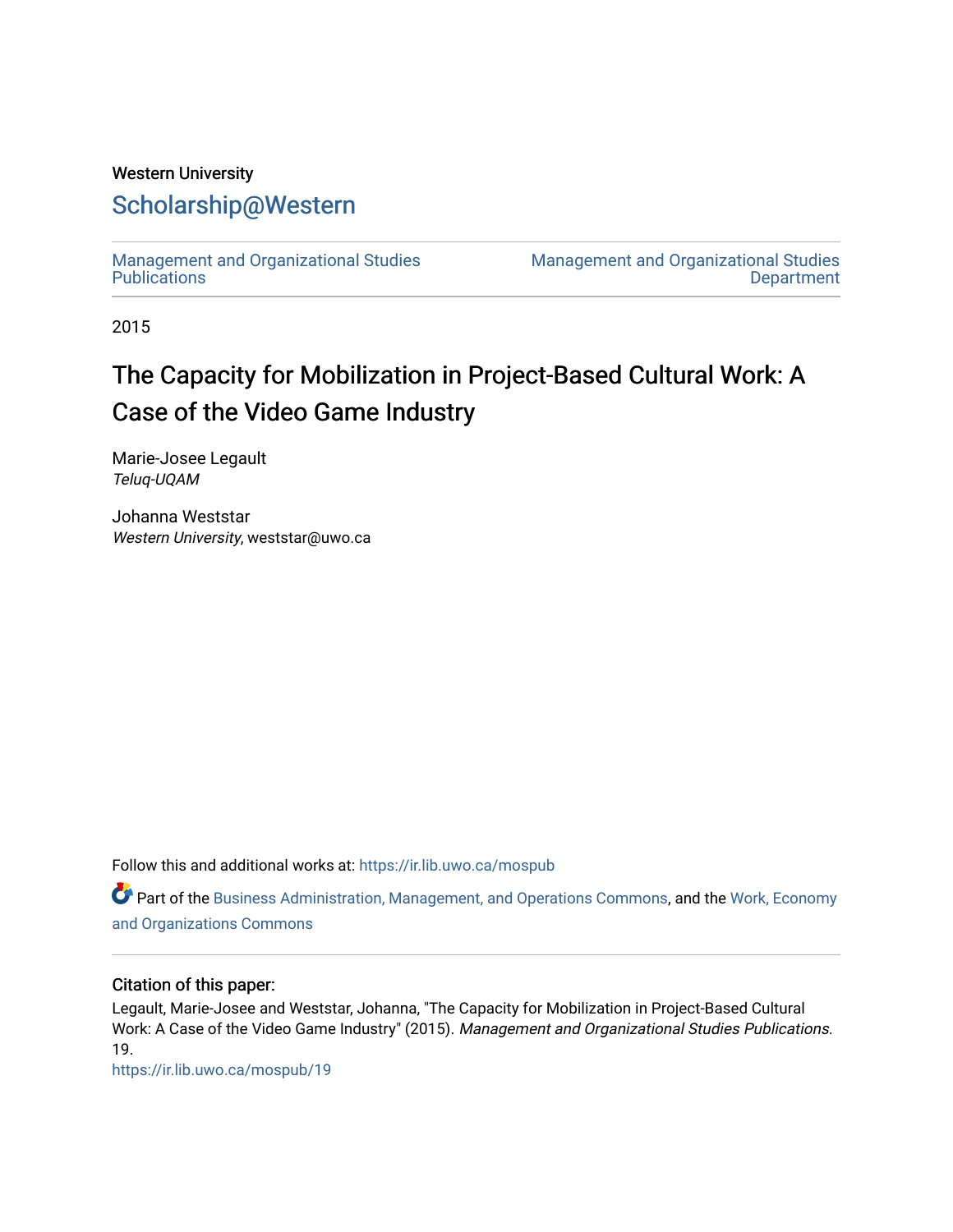# **[Western University](http://www.uwo.ca/)**

**[From the SelectedWorks of Johanna Weststar](https://works.bepress.com/johanna_weststar/)**

2015

# The Capacity for Mobilization in Project-Based Cultural Work: A Case of the Video Game Industry

Marie-Josee Legault, Universite du Quebec - Tele-universite Johanna Weststar



Available at: [https://works.bepress.com/](https://works.bepress.com/johanna_weststar/8/)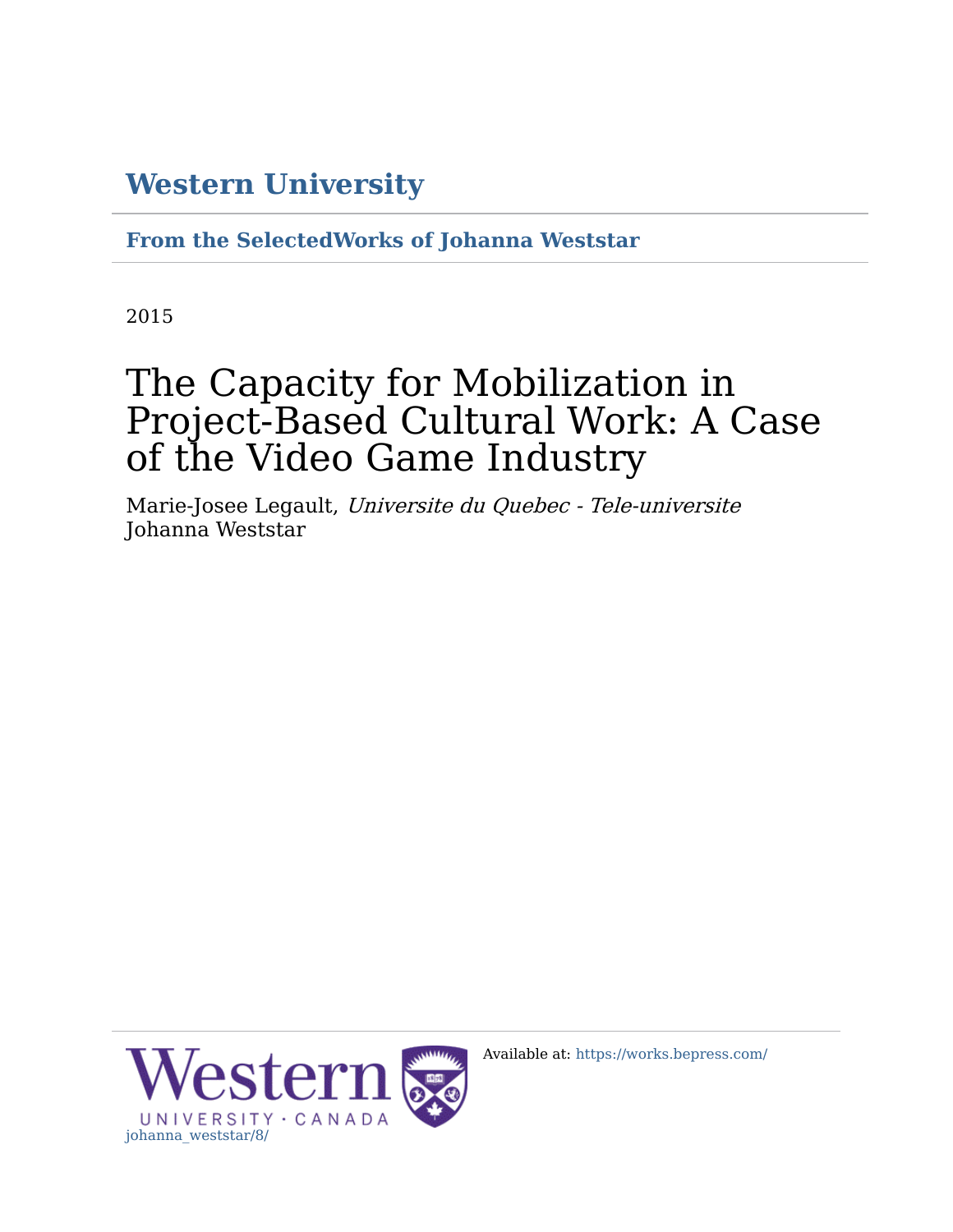#### The Capacity for Mobilization in Project-Based Cultural Work: A Case of the Video Game Industry

Marie-Josée Legault, TÉLUQ University Johanna Weststar, Western University

This paper was first published in the Canadian Journal of Communication and should be cited as follows:

Legault, M. J. & Weststar, J. (2015). The Capacity for Mobilization in Project-Based Cultural Work: A Case of the Video Game Industry. Canadian Journal of Communication, 40(2): 203-221.

#### Abstract

Though dissatisfied with some management practices and working conditions, like most high-tech knowledge workers, videogame developers remain reluctant towards unionization. This paper examines the factors of collective action among developers as an example, using data gathered from an international survey and interviews. We conclude that developers meet some conditions conducive to collective action but face many obstacles as well, both to collective action and to unionization proper. This does not lead us to share the belief of a decline in collective action, but rather raises the issue of conflating union action and collective action. Our study reveals how unsuited the general North American trade union system is to their situation, as it is to projectbased environments and knowledge workers in general.

#### Key Words

Film/video policy - Videogame developers – working conditions –project-based organisations –unionisation

#### Résumé

Bien que pratiques de gestion et conditions de travail provoquent de l'insatisfaction chez les concepteurs de jeux vidéo, ils demeurent réticents devant la syndicalisation, comme les travailleurs du savoir en général. Cet article étudie les facteurs de l'action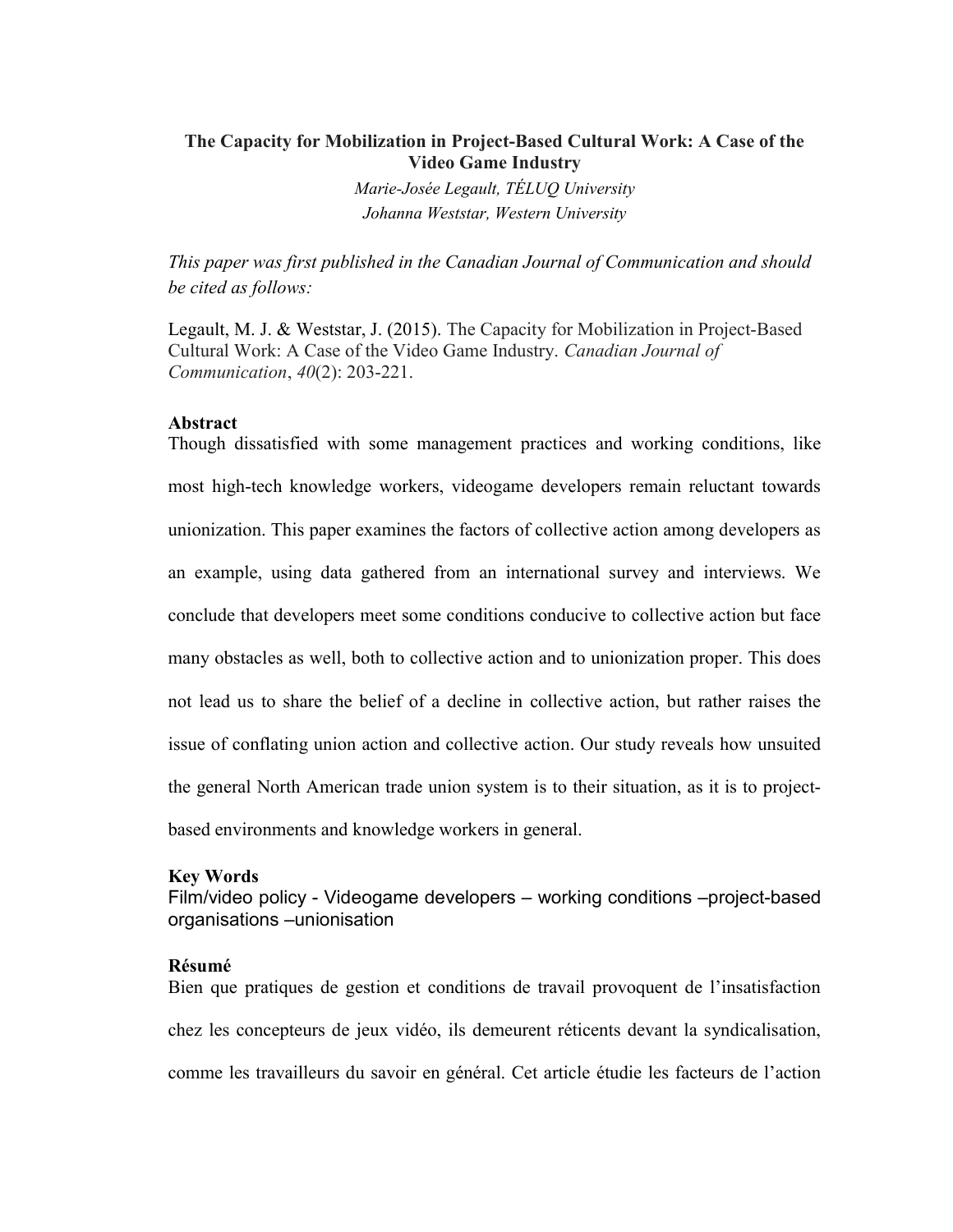collective chez les concepteurs, en utilisant les données d'un sondage international et des entrevues. Nous concluons que les concepteurs satisfont certaines conditions menant à l'action collective mais rencontrent aussi plusieurs obstacles qui s'opposent parfois à l'action collective mais plus encore à la syndicalisation à proprement parler. Cela ne permet pas de conclure au déclin de l'action collective, mais plutôt d'interroger le bien-fondé d'assimiler syndicalisation et action collective. L'étude révèle plutôt un régime syndical Nord-américain mal adapté à leur situation autant qu'à l'organisation par projets et à l'économie du savoir en général.

#### Mots clés

Politique du cinéma et de la vidéo - concepteurs de jeux vidéo – conditions de travail –organisation par projets –syndicalisation

#### **Introduction**

The late 20th century was marked by a decline in national unionization rates (especially in the private sector) and very low rates of unionization in emerging sectors of the economy, such as high-tech industries (Milton, 2003). Some have interpreted this phenomenon as evidence that trade unions are less relevant to highly skilled professionals, who are individualistic, mobile and career-focused (Bassett & Cave, 1993). Others call for unions to adapt and replace confrontation with greater cooperation with businesses' economic success (Kochan & Osterman, 1994). Some have gone further and argued that new media professionals are really *entrepreneurs* and should not be subject to the government rules that apply to hourly employees, including unionization (Cohn, 2001). In fact, the labour laws of many U.S. states and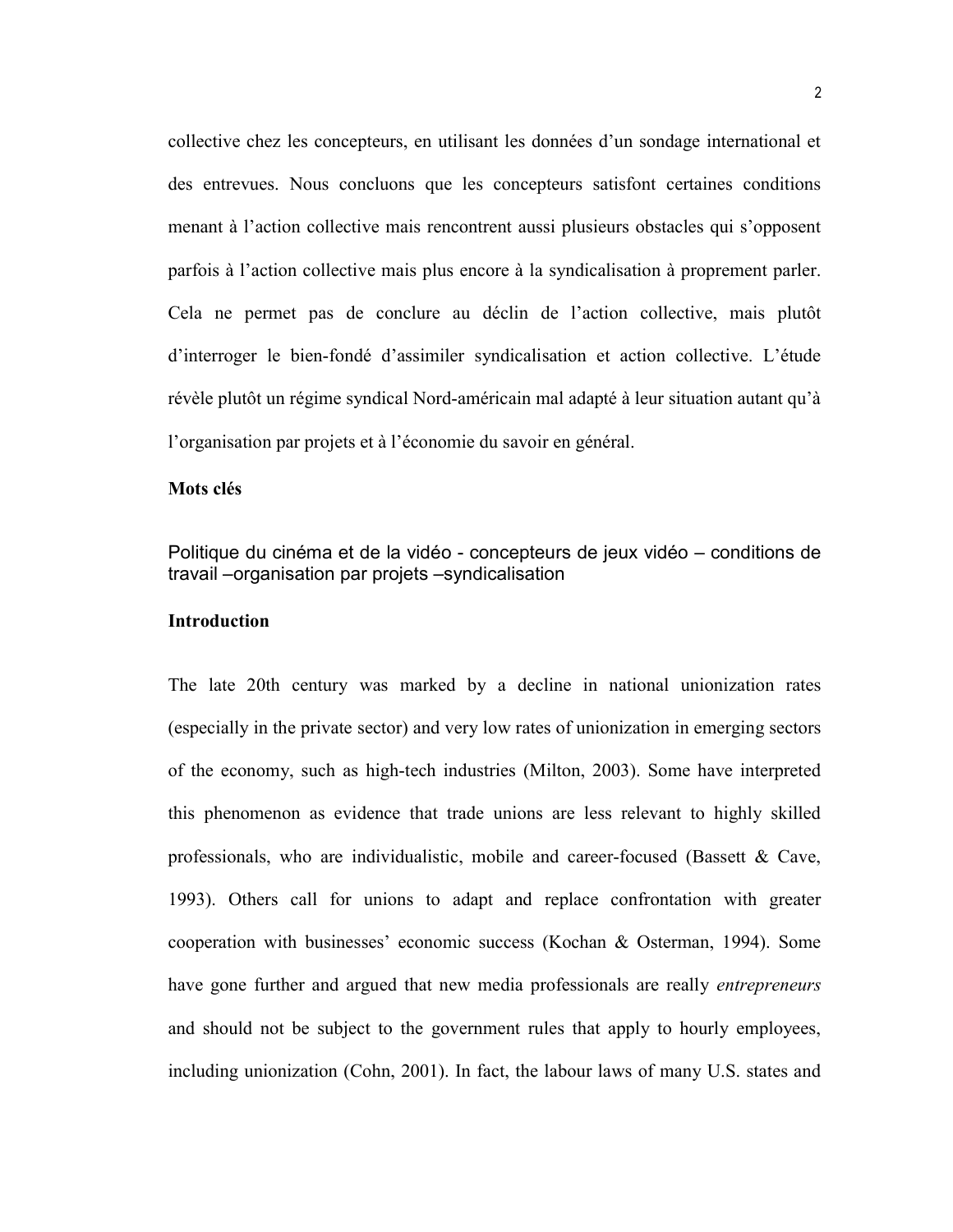some Canadian provinces either exclude 'high technology professionals' from standards regulating payment for overtime or make particular adjustments to those standards in the name of flexibility.

Video game developers (VGDs) are one such occupational group. Like many high-tech and cultural knowledge workers, they work in project-based environments, are highly skilled (98% have completed some form of post-secondary education), well paid (they earn 150-200% more than average workers of comparable education in Canada) and highly mobile. The video game industry is often criticized for the violent and sexist content of mainstream games, but it has also received public attention for labour abuses. Most common are issues of work life balance and the long and formally uncompensated hours of overtime or 'crunch' (Deuze, Bowen Chase & Allen, 2007; DePeuter & Dyer-Witheford, 2005; Dyer-Witheford & DePeuter, 2006; Legault & Ouellet, 2012; Legault & Weststar, 2012, 2013; Weststar & Legault, 2012). Challenges around intellectual property and crediting standards, non-compete and non-disclosure agreements, health and safety (i.e., stress, burnout, intoxication and musculoskeletal disorders) are other common concerns (Legault & Ouellet, 2012).

We have documented some dissatisfaction with these practices; yet, like most hightech knowledge workers, VGDs remain reluctant towards unionization (Milton, 2003; Haiven, 2006), and this raises a number of questions. How do individuals acquire a sense of collective - as opposed to individual - grievance? How, and under what conditions, do individuals organize collectively to pursue their grievances, or interests?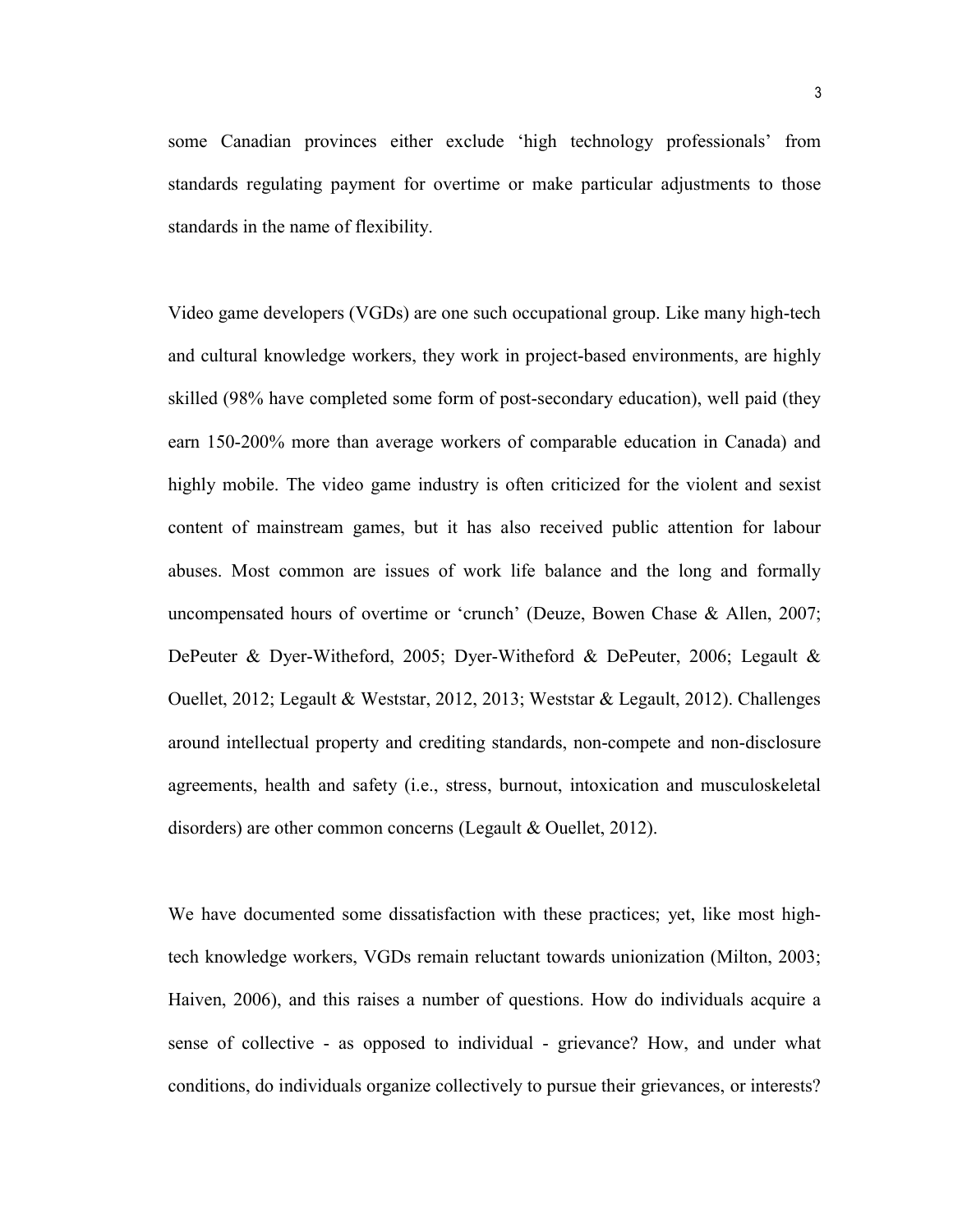How, and under what conditions, will such individuals take collective action - that is, cooperative action taken by a number of individuals acting in concert and with common goals? These questions are raised by Kelly (1998: 24) as the central problems of the field of labour relations. In this paper, we apply Kelly's Mobilization Theory to examine the likelihood of mobilization or collective action among VGDs. First, using data gathered from an international survey, we show that VGDs are divided on the idea of unionizing. To interpret this raw data and test Kelly's determinants for mobilization we analyze additional survey data and interviews conducted with VGDs in Montréal.

We conclude that VGDs meet some conditions conducive to collective action. First, they have identified common problems in industry working conditions. Second, they have developed a professional community with which they identify. Yet, an examination of other conditions of Kelly's model reveals a number of obstacles, both to collective action and to unionization proper. This does not lead us to share the belief of a decline in collective action; rather, it rather raises the issue of the univocal nature of Kelly's mobilization theory, which conflates union action and collective action. Our study of VGDs reveals how unsuited the general North American trade union system is to their situation and to project-based environments and knowledge workers in general.

#### Context and theoretical framework

In 2009 the International Game Developers Association (IGDA) asked the following question on their second survey measuring quality of life in the industry: "Some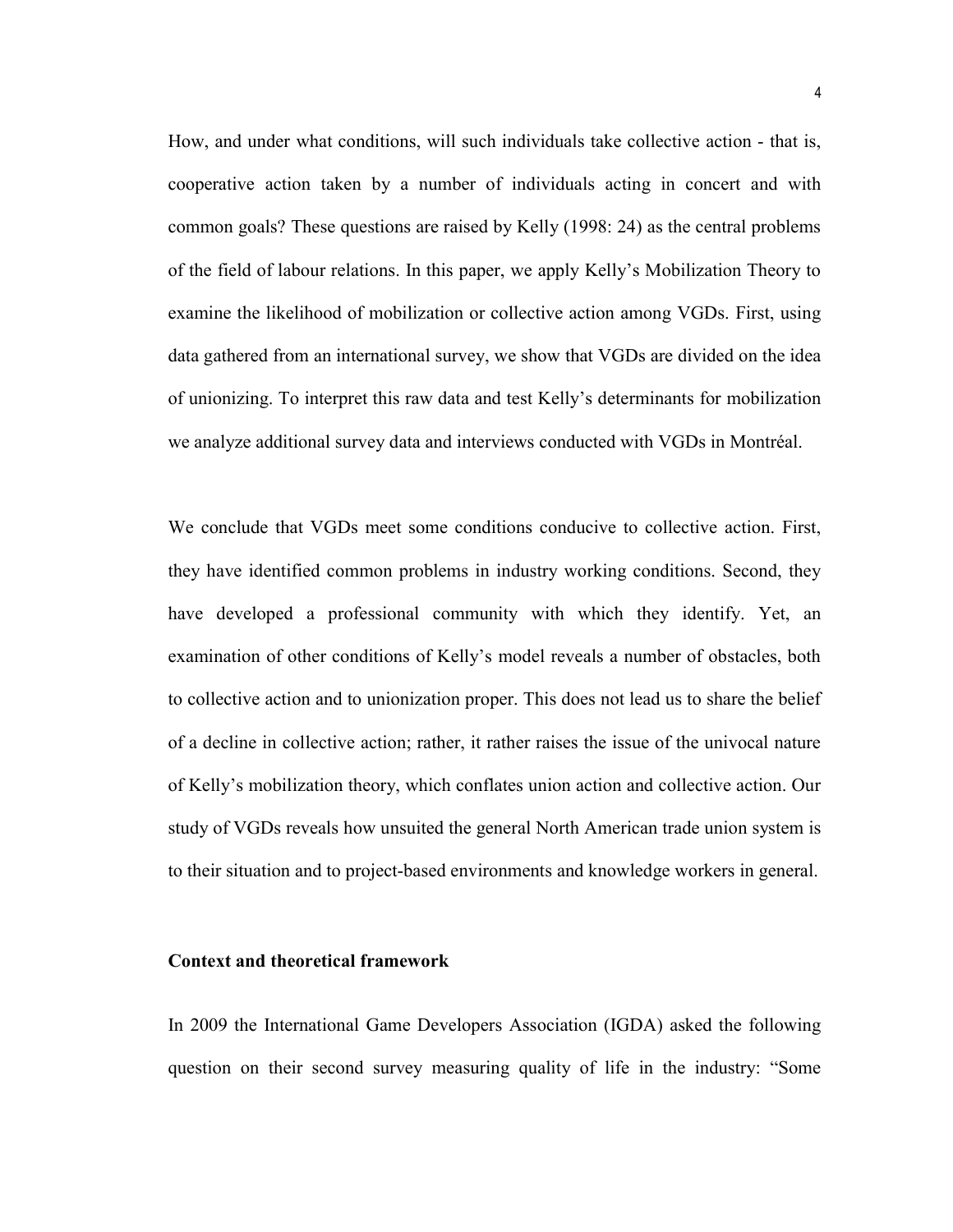developers feel the only way to improve the quality of life in this industry is to join a union. If a vote were taken today, how would you vote?" The 2506 responses among the international sample of developers were divided in three thirds; 35% would vote for the union, 31% would vote against, and 34% avoided this controversial topic by choosing "no opinion or prefer not to say". Given declining unionization rates, the degree of union support was surprising. The emerging risk society (Beck, 1992) is often seen as an economy in which individuals assume greater responsibility for protecting themselves, counting less on state support. It is assumed there are fewer manifestations of collective material interests, simply because less collective consciousness exists (Brown, 1990; Bassett & Cave, 1993).

Kelly (1998) notes that a collective interest can however exist in the absence of any such manifestation because the mobilization of that collective interest requires a specific supporting framework. Kelly's mobilisation theory remains a prominent metamodel that engages with and builds on previous models of smaller scope (i.e., Gamson, 1992; McAdam, 1988; Olson, 1971; and Tilly, 1978) in an attempt to reconcile and aggregate their most common and relevant features to account for the macro-social reality of mobilization and build predictive power under a new framework (Kelly, 1998, p. 24).

According to his observations, fluctuations in worker mobilization mirror the economic rhythms of capitalism, which periodically cause economic situations that provoke collective action. Throughout this paper we will test the experiences of VGDs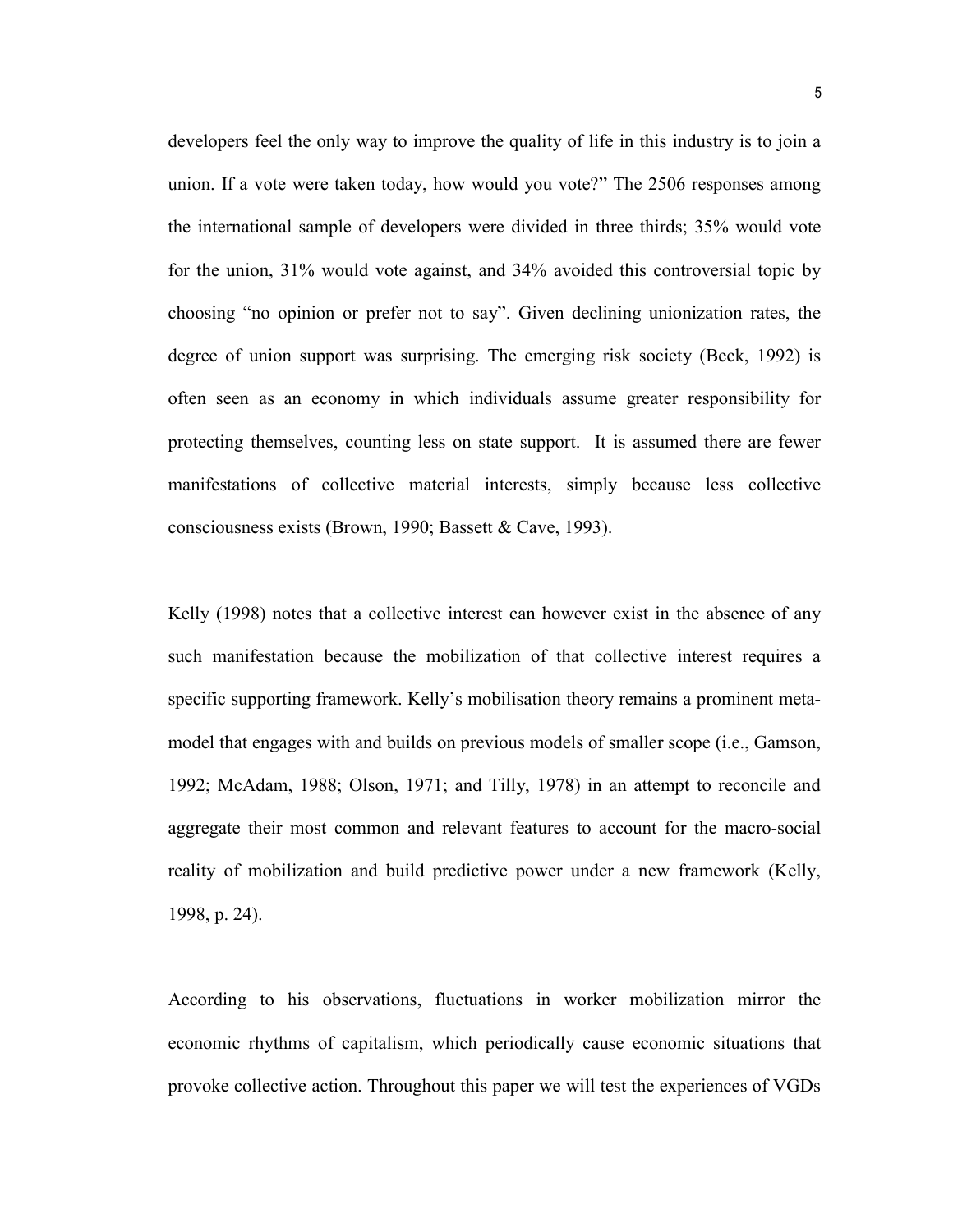against this mobilization theory to better understand their propensity and opportunity to engage in collective action.

Mobilization theory presents four determinants that must all be satisfied to result in collective action (see Figure 1).

Figure 1: Graphical Representation of Kelly's Mobilization Model

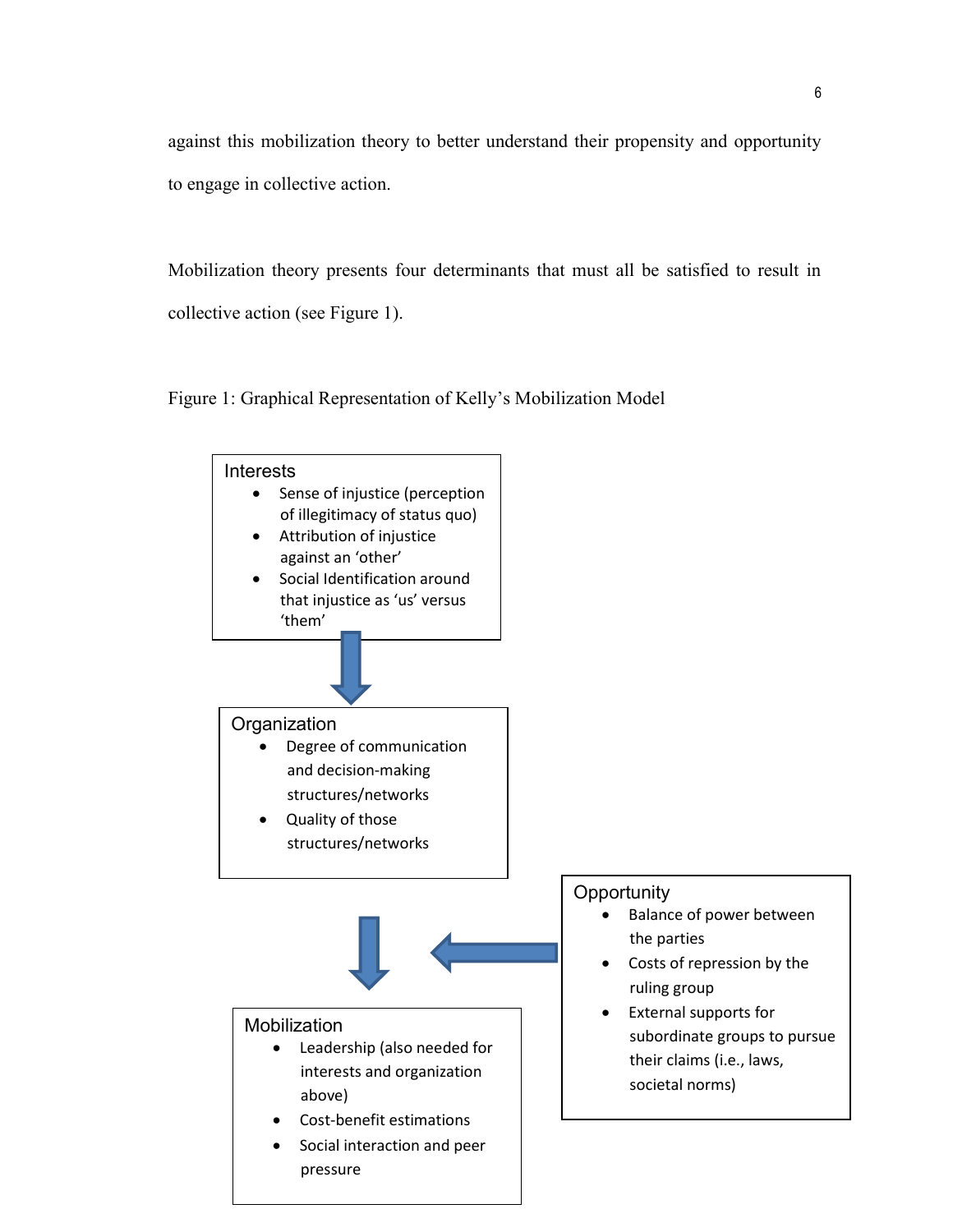The first determinant is derived from social movement theory. Here, the interests of individual actors must come to be: a) framed against those of a ruling group, and b) framed as collective. This is attained when people no longer believe in the legitimacy of the status quo and the attempts of ruling groups to legitimate their actions no longer succeed. More than dissatisfaction, a sense of injustice is needed to trigger collective action (i.e., the violation of established rules or a breach of equilibrium in the wageeffort exchange). As a consequence of defining the situation as illegitimate, workers in subordinate positions feel entitled to their demands and align no longer with the ruling group, but with fellow subordinates.

Three processes are important in reaching the above determinant of collective interest: attribution, social identification and leadership (Kelly, 1998: 30-33). Through attribution the injustice is blamed on an 'other' as something under his/her/its control. Through social identification, individuals aggregate as an 'in-group' (us) positioned in opposition to an 'out-group' (them). In most cases, leaders initiate and facilitate the social construction of attribution and social identification.

The second determinant is the organizational structure of the group vis-à-vis its capacity for collective action (Kelly, 1998: 37). Kelly uses examples from unionized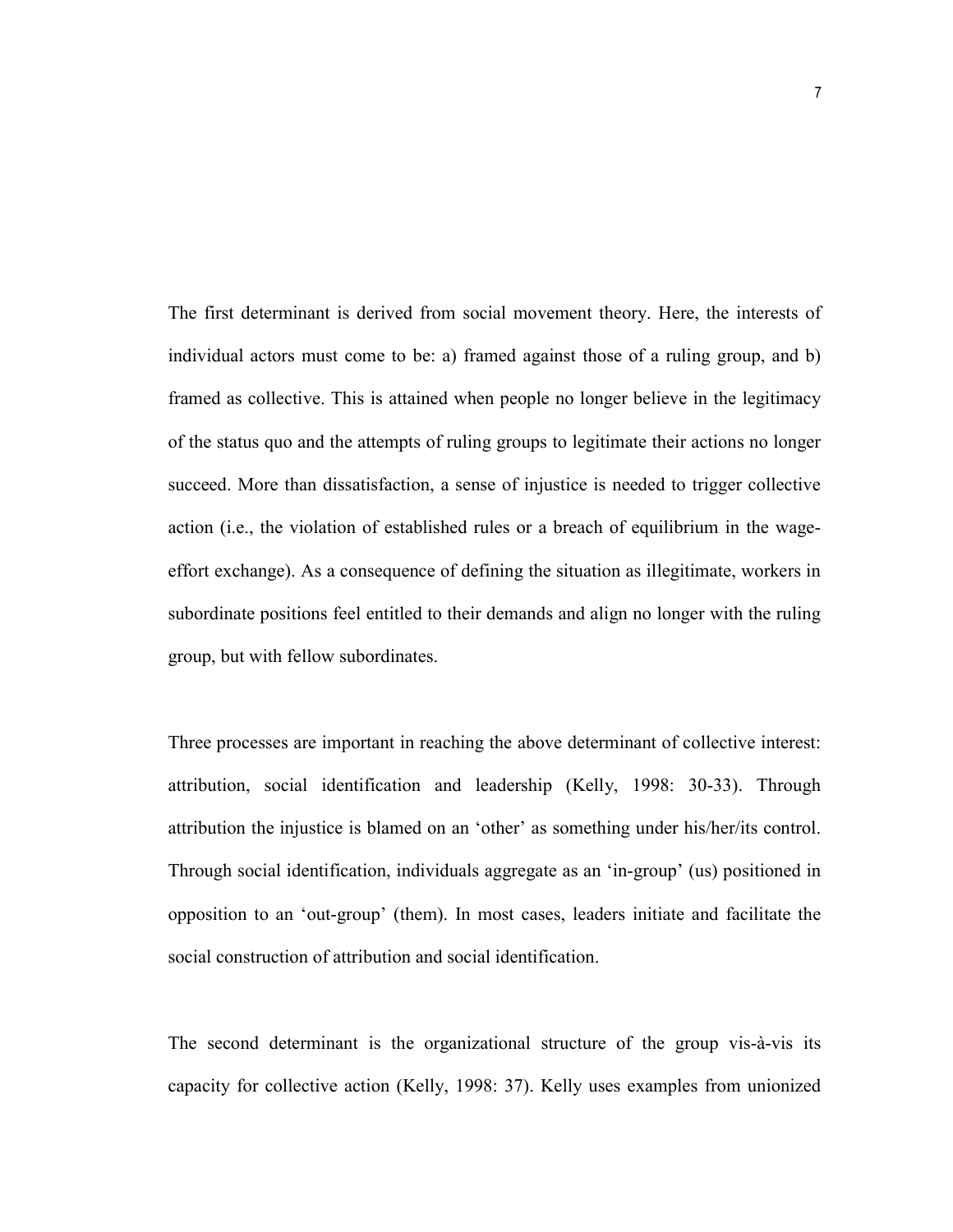environments, but is broadly referring to the connectivity and communication capacity of the group. Successful mobilization can hinge on the quality of communication channels, the degree and nature of interaction among members, and the density and strength of social networks.

In Kelly's cumulative model, the third determinant becomes primed once the previous two are met: actors have defined their interests as a collective and reached a sufficient degree of organization. The third step is the actual mobilization. It is the process by which a group acquires collective control over the resources needed for action or the ways in which individuals are transformed into a collective actor. However mobilization itself requires additional enablers: a favourable cost-benefit assessment, leadership, and social interaction.

The fourth and last determinant is the opportunity to engage in collective action. Opportunity is based on the balance of power between the parties, the costs of repression by the ruling group (i.e., the employer), and the avenues and procedures that are available for subordinate groups to pursue their claims (i.e., alternative actions, supportive labour laws, or societal norms).

Under this model, *collective action* as an end result can take different forms according to the balance between perception of interests, organization of the group, mobilization, and opportunity for action. It is important to note that Kelly's model takes union action as the height of collective action in the workplace. The actions given as exemplars are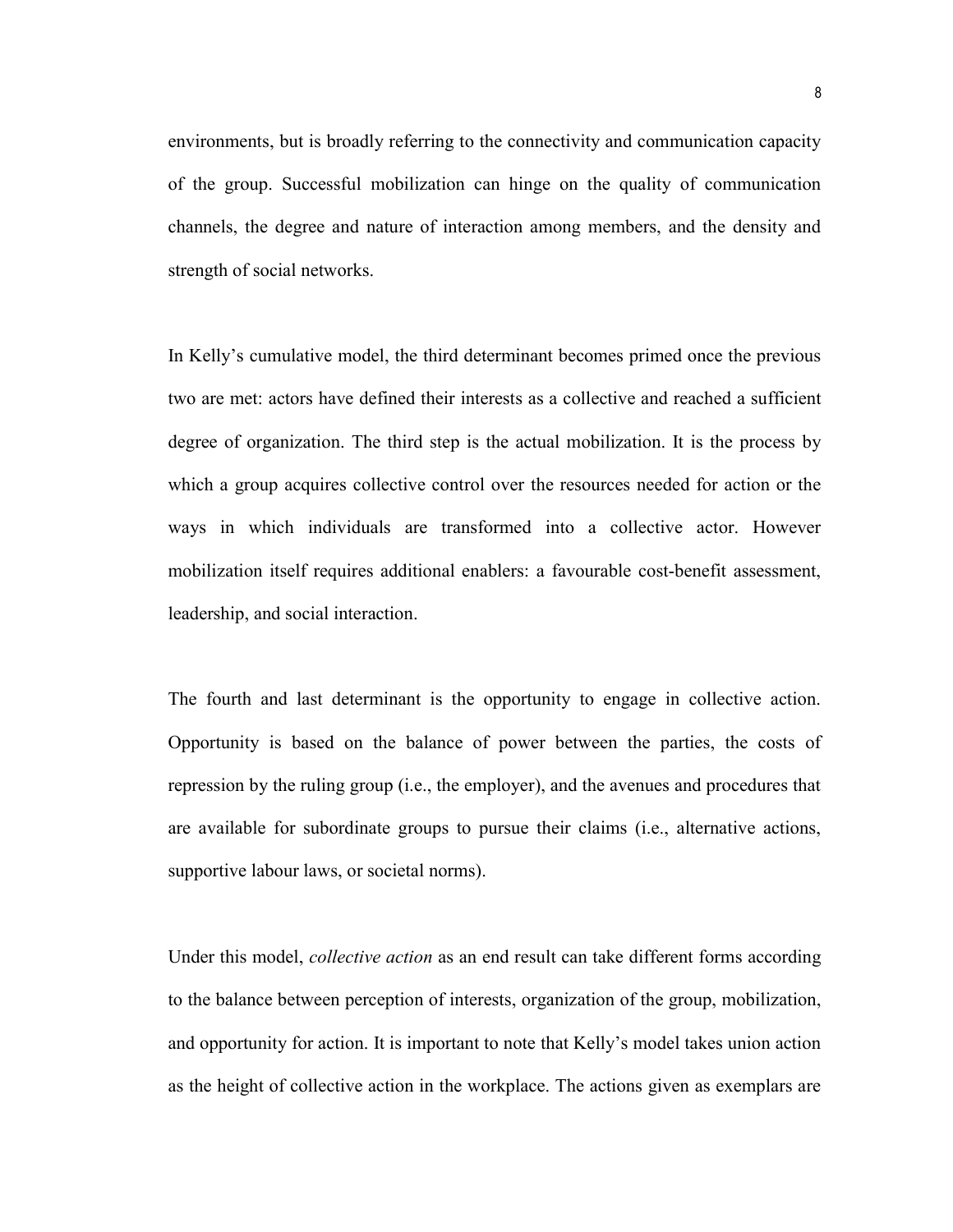those used by trade unions: strikes, overtime bans, go-slows, working to rule, petitions, lobbying and collective appeals (Kelly, 1998). However, as our analysis will show, a focus on traditional forms of unionization as the endpoint of successful collective mobilization may be a limiting feature in Kelly's model.

#### Data

Two sets of data inform our discussion of the propensity for video game developers to mobilize under Kelly's model. The first is the aforementioned data from the 2009 Quality of Life (QoL) survey that was administered by the IGDA (hereafter referred to as the 2009 QoL survey). The total international sample size is 3362 and includes game developers in a variety of employment relationships; however a number of the questions used in this paper were only asked to the 2153 VGDs employed full- or parttime (Legault & Weststar, 2012, 2013). The second is a set of 53 interviews of salaried VGDs working in various studios in Montréal, Québec conducted in the summer of 2008. The sample contains roughly equal numbers of men and women and is otherwise generally representative of the demographics of VGDs. Montréal has 80% of the videogame employment in Québec (Corbeil, 2012:4) and Québec has half of the videogame employment in Canada (ESAC, 2011:6–12).

#### Analysis

Interests: Collective injustice and attributions of blame

Unlike traditional organizations where employees work in the same geographical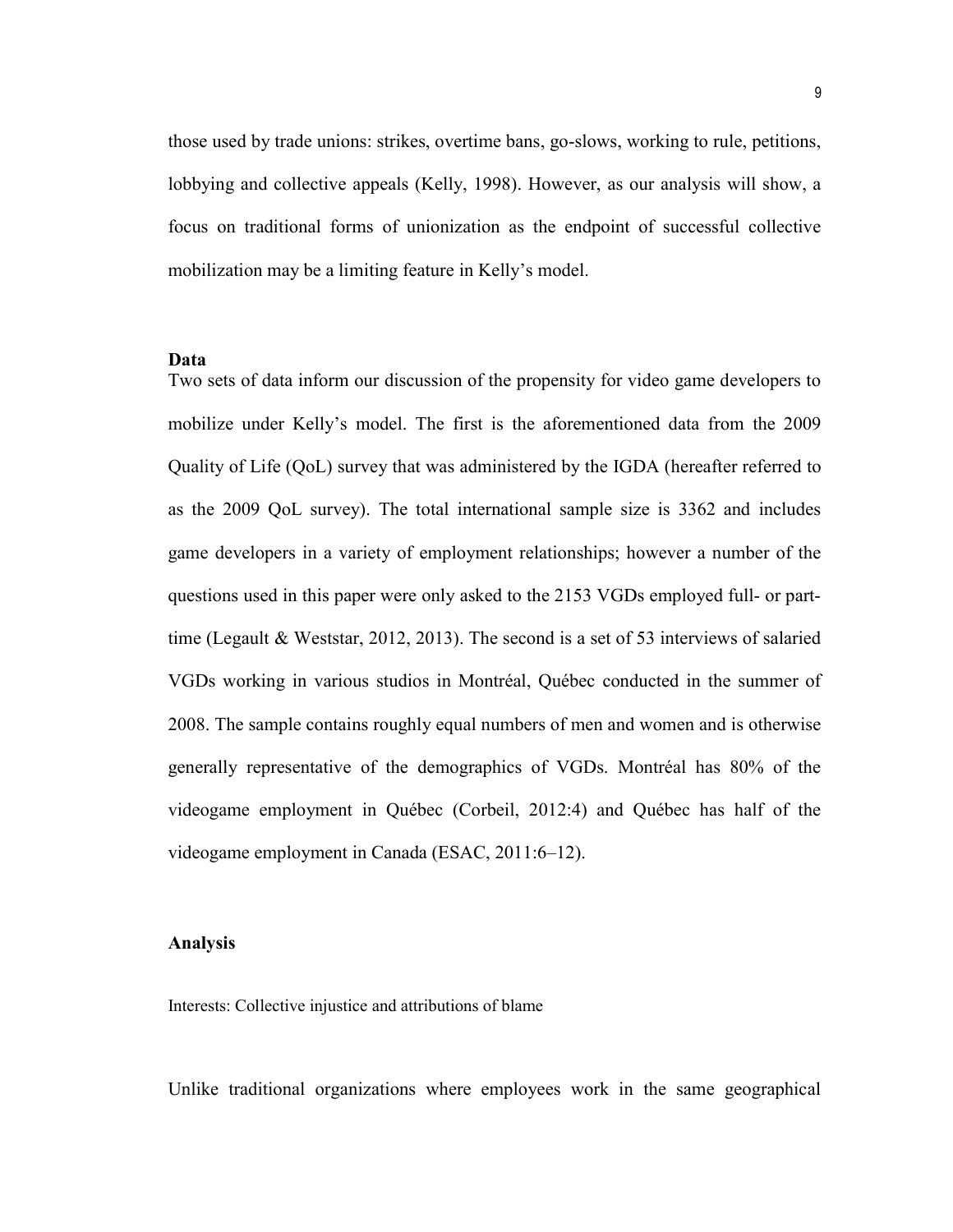location and unions are certified on an enterprise basis, VGDs show evidence of an occupationally-based collective identity (Weststar, 2013). Due to the project-based nature of the industry, VGDs often have portfolio careers with high mobility. As a result, VGDs often have weak ties to any particular studio and strong ties to the specific games they have made and the developers with whom they have worked. The IGDA is the professional association for the trade and facilitates the development of communities of practice among VGDs. In these ways, VGDs are typical of projectbased knowledge workers, creative workers, and emerging technical professionals where the occupation is the nexus for collectivity (Barley & Kunda, 2006). Workers across geographical and organizational boundaries are united through the shared language and norms of their craft. This occupational community of VGDs is further reinforced through a shared culture of games and gaming. Therefore, VGDs do form an 'in-group' that is defined occupationally on an international basis and is positioned against 'out-groups' such as the work in other entertainment mediums or other jobs that programmers or artists might do.

We have formerly published accounts of the challenging working conditions and labour process of game development and related fields, and it is out of scope to reproduce those here (see also Chandler, 2009; Deuze, et al., 2007; IGDA, 2004; Kerr, 2011; Kline, Dyer-Witheford & DePeuter, 2003; Legault, 2013; Legault & Ouellet, 2012; McGuire & Chadwicke Jenkins, 2009). Rather, we will start from the premise that issues exist and could be perceived as injustices. The questions for mobilization theory are whether issues such as unlimited unpaid overtime (UUO) are *indeed* seen as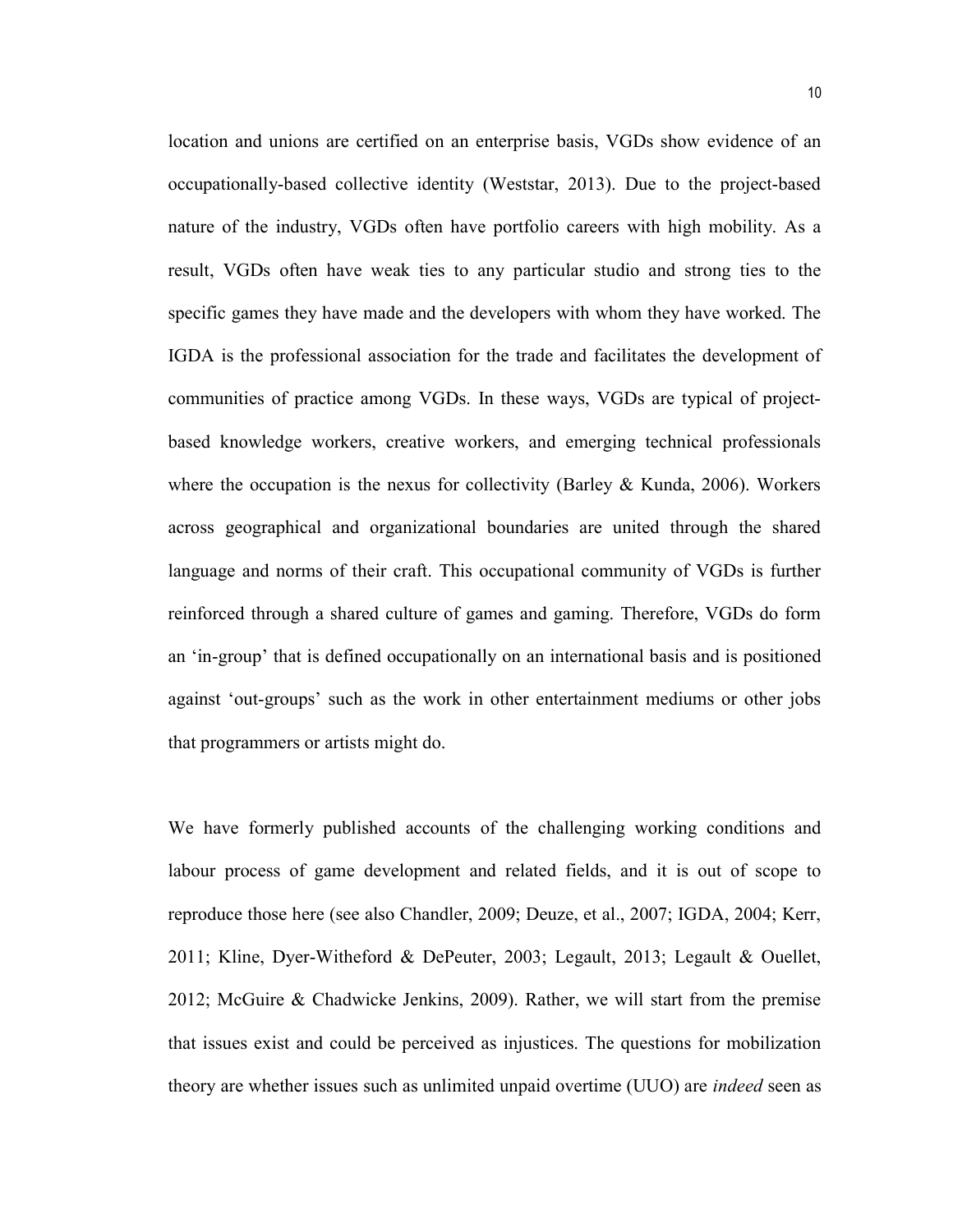an injustice against the collective and whether the source of that injustice can be attributed to another group (i.e., the employer). Regarding the first, UUO is certainly an acknowledged source of dissatisfaction. The 2004 IGDA QoL survey found that 86.2% of respondents could not see themselves keeping up the same pace of work due to repercussions among friends and family and a high rate of burnout (IGDA, 2004:18). Illegitimacy also arises because refusing overtime has consequences in the form of negative performance appraisals and exclusion from the peer network. This can damage professional reputations in an industry characterized by mobility and frequent replacement:

I don't really know people who won't work the overtime. Because if you're on a team, let's say if the programmer refuses to work overtime, the game doesn't get finished for that day and doesn't get sent to the people at headquarters who have to review it every couple of days and he gets blamed. No I don't think you really can. You can but you'd probably be fired quickly... [...] I know I get evaluated every six months and I know it will affect my evaluation if people perceived me as being the girl that doesn't go the extra mile. (F-10-16-G-26-06-08-01-07)

Some interpret sufficient injustice so as to begin to speak about change through collective action:

...I wanted the overtime to be justified. I wanted to be paid, and of course, you can ask the employer, but obviously he'll say he's entitled. And then when you call later for help, there is none, and then you don't want to battle a giant like those huge companies on your own. Obviously a class action is needed. It takes a torchbearer. No employee will do it. That's usually the union's role. But we don't have one here. (H-13-08-U-03-06-08-01-07)

It is not, however, universally considered an injustice for a number of reasons. For one,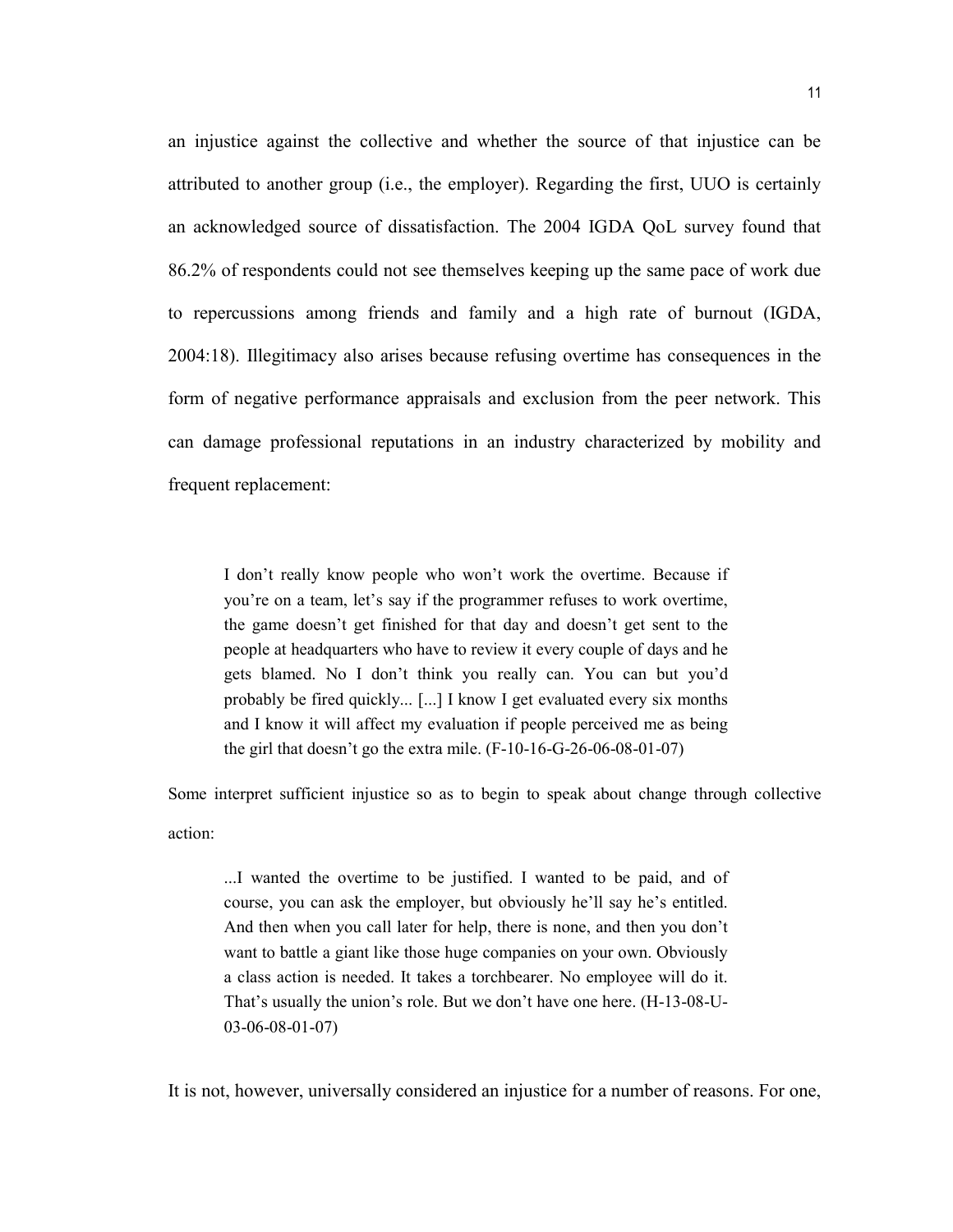according to the 2009 QoL survey a majority of developers (64%) are poorly or not informed about labour laws in their country or region. Thus, they are far from knowing whether their situation is legitimate or not. Further, 40% do not know if the labour laws where they live offer sufficient protection should a grievance arise between an employer and employee. To take the example of the legislative framework in Québec, the Act Respecting Labour Standards (RSQ, c. N-1.1, ss. 52–55) states that employees may be required to work overtime, in exchange for a premium of at least 50% of the prevailing hourly wage, if the employer asks them to. Conversely, an employer that does not wish to pay for overtime cannot require it. Therefore, game studio practices are legally ambiguous, because supervisors do not actually ask VGDs to work overtime and maintain that it is never required, but that VGDs do it of their own volition. To avoid controversy over compensation, extra hours are called crunch time rather than overtime, thus presenting it as a project management constraint, rather than a management request. Worse, some VGDs are asked to sign timesheets showing 40 hours, no matter how many they have actually worked or no logs are kept at all.

Neither purely voluntary and willingly agreed, nor required and forced, overtime of this kind falls into the biggest category of "willingly agreed, but strongly expected" (Campbell, 2002:141). In this manner the unstated expectation of management becomes rooted in the organizational and industry cultures, and indeed the occupational ethos, of making games. In the 2009 QoL survey, one-third of respondents felt that crunch was a necessary part of game development. That said, 79% of those who crunched often as part of regular studio practice felt that it was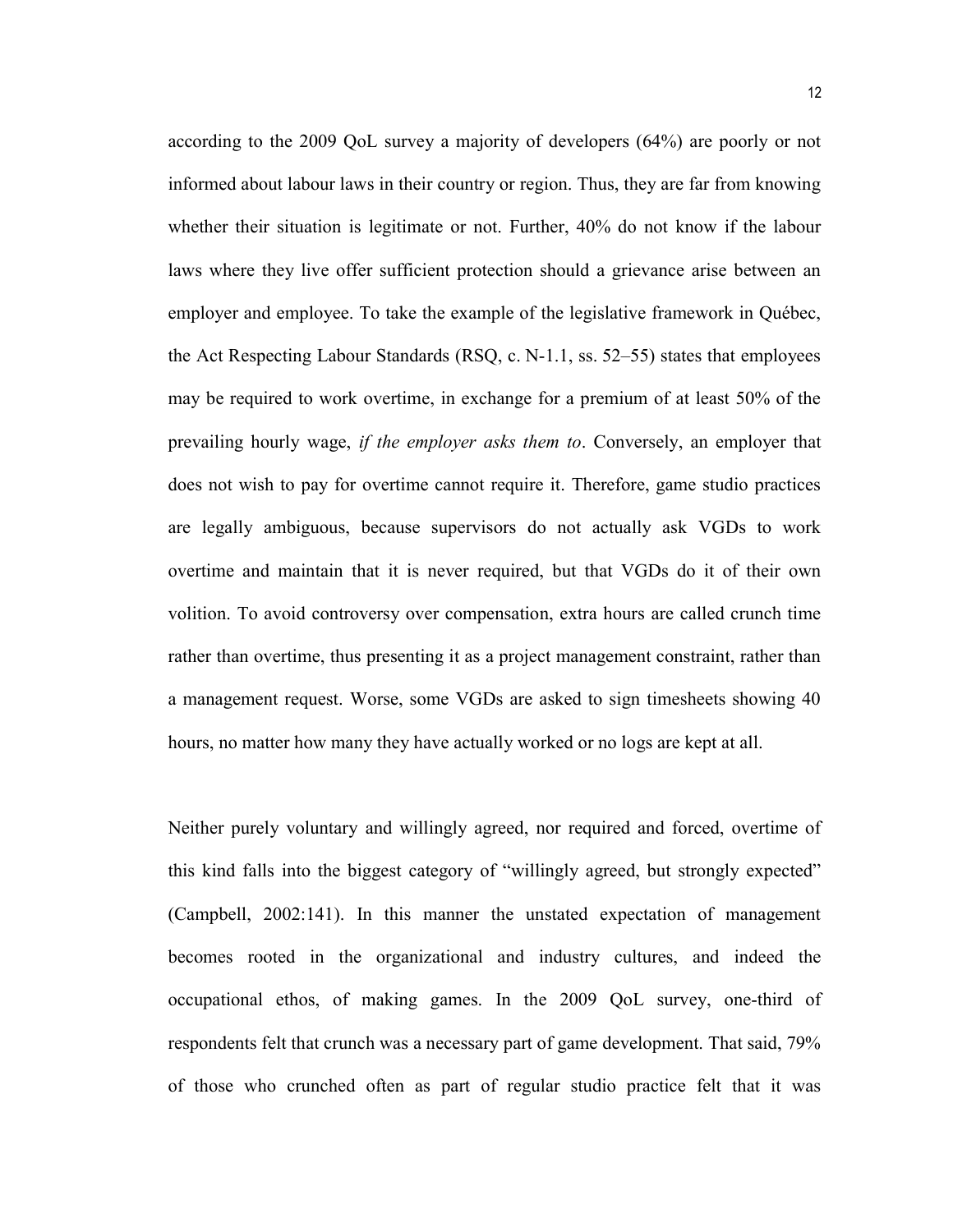illegitimate (i.e. they viewed it as a failure in scheduling or flatly disagreed with the practice). The result is a conflicted response on behalf of VGDs:

You know, especially at the end of a project, they try to get people to put in just a bit more extra effort. [...] The company doesn't make me do the hours. I do it because I want to. But at the same time, the constraints of working in video games mean that it's hard to get ahead without doing it [overtime]. (H-01-16-U-29-05-08-01-07)

As well, workers may perceive these environments as motivating and satisfying because challenging assignments are often occasions of learning and opportunities to enrich one's portfolio (Dessler, 1999). In this way, many VGDs seem like willing conspirators in their own exploitation (McRobbie, 2002) as long as they are creatively respected:

That's pretty [much] what seals the deal, if a project is interesting enough, people would put up with anything, they will work crazy hours if they love the project...so people will go "Oh yeah, it's going to be a great game." So they use that, a company uses that to make people do more work than they should do [...] Sometimes they use that to exploit you so they don't pay you as much…they know you like it, so they don't have to pay you because they know you'll do it anyway, they know you'll accept it. […] If I'm working for a project that I put my own personal stamp on, that I invested in, [overtime's] sort of my choice. (H-13-11-A-17-06-08-01-07)

In a star system where reputation is the key to mobility, VGDs are all the more willing to accept poor conditions on a project if it enables them to acquire skills and eventually be associated with a hit. Thus VGDs are driven by an informal system of rewards and punishments in the form of boosts or impediments to career development, especially in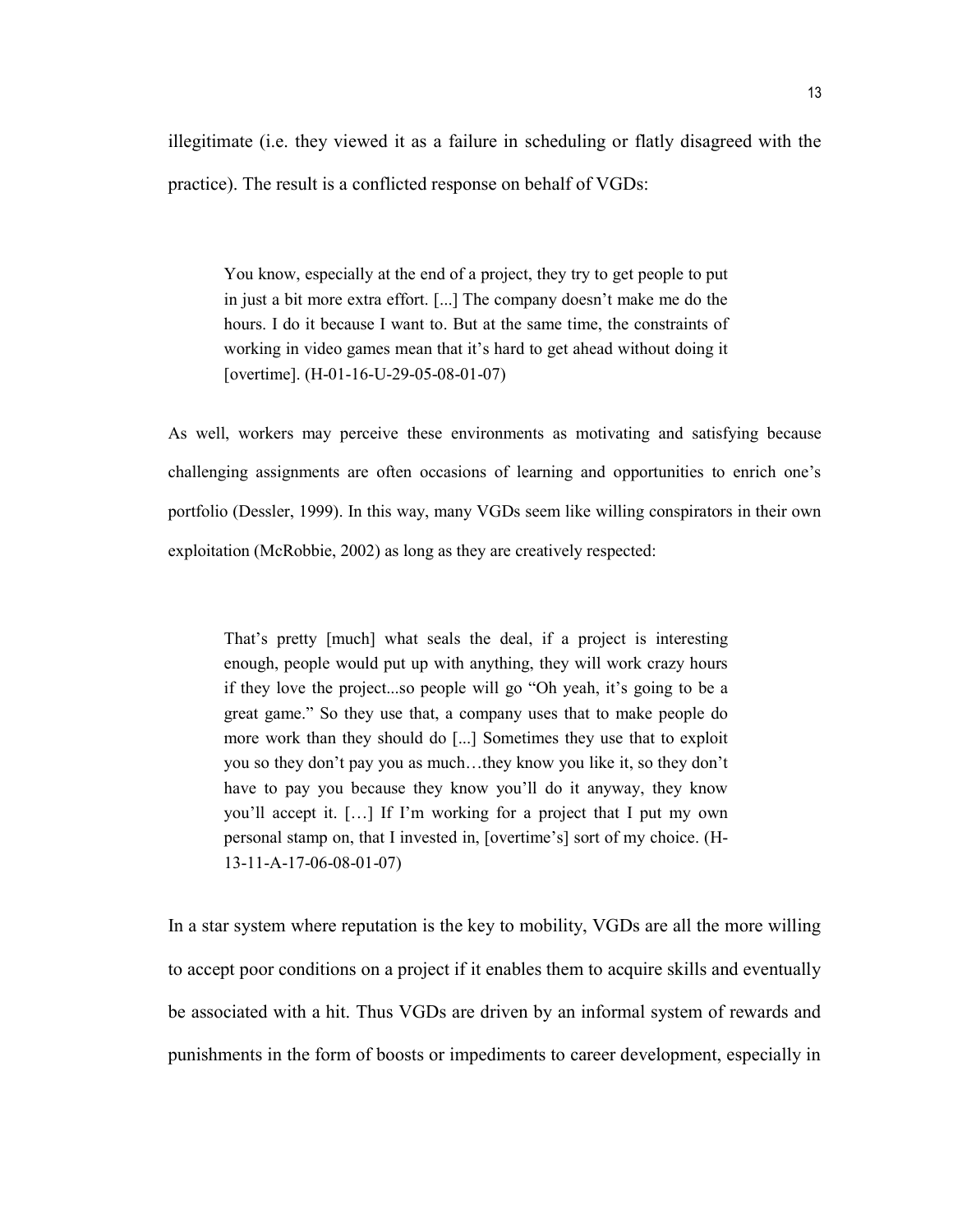studios aiming for AAA game hits. To add to this uneven interpretation of illegitimate working conditions, big stars are able to individually impose conditions and therefore often arrive at quite satisfactory, yet exclusive, arrangements (Legault & Ouellet, 2012). As well, some studios work very hard to avoid crunch or rule it with transparent policies.

Once a collective injustice is perceived, it is necessary to attribute that illegitimacy – to find someone to blame. This is again an uneven application among VGDs. Team leads, senior managers and often owners are included in the 'us' of the occupational community and studio hierarchies are often quite flat. It is therefore more difficult to parse out the 'them' to blame. As well, some VGDs do not blame the employer at all. For those who do, the criticisms are associated with a lack of voice in setting the schedule, lack of control over the scope of the project, and reduced budgets or staff in the face of escalating expectations:

So they have trouble coming to see us and saying: "Right, I've got a job to be done. How long will it take you?" When they're planning, they put down that it's going to take a day, when we know damn well it'll take two or three days. So we wind up with plans that are absolutely never followed. And towards the end of production, when the deadline looms, you can't put it off: it's the customer's deadline. (F-13-19-A-23-07-08- 01-07)

The feeling of illegitimacy is increased in the face of successful games with large profits or when the game developers feel that they are under-resourced or are being knowingly exploited by their managers:

Team budgets are getting smaller and smaller and producers take it for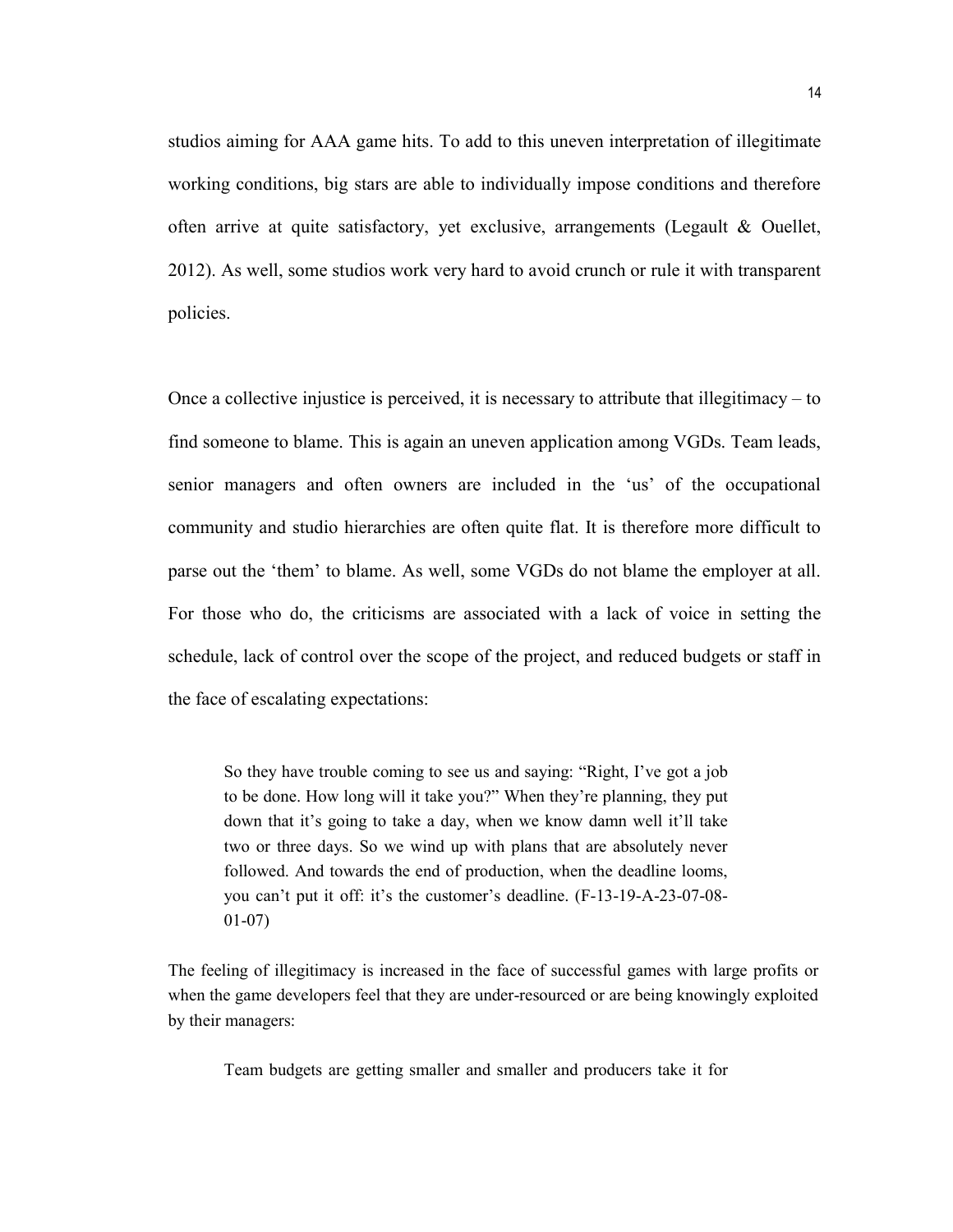granted that people will do overtime. They shorten the timeline, they do it on purpose to fit the most possible into a shorter time. (F-10-12-U-12- 05-08-01-07)

Risk management is a large component of project management and involves planning to account for and mitigate threats to the project's immutable schedule (as set by the publisher and/or senior management). Project managers have to estimate the time needed to meet the deadlines with uneven resources and avoid project failure. It is common for management to incorrectly anticipate risks, and therefore rely on crunch to save the project. For example, one programmer (F-13-19-A-23-07-08-01-07) complained that 80% of her time was spent on the upkeep of the computer (i.e., downed servers, slow networks, broken parts) as opposed to new work, yet the time needed for these regular events was not accounted for in the schedule. As another developer said, "…there are projects that go wrong because people underestimated the difficulty or planned poorly" and he further suggested that the project-based environment is not sympathetic to such errors, "Deadlines don't get pushed back because of a mistake like that." (H-06-05-U-05-06-08-01-07)

The more experience employees have, the more they tend to blame overtime on poor project management as opposed to 'the way it is in games'. Many commented on the inability to refuse customer requests after the contract is signed. Resources are assigned to the project according to the parameters of the contract terms, which are grounded in the terms of the agreement. Customer change requests should theoretically have an impact on contract terms (i.e., extended budget or time), but in practice that is uncommon: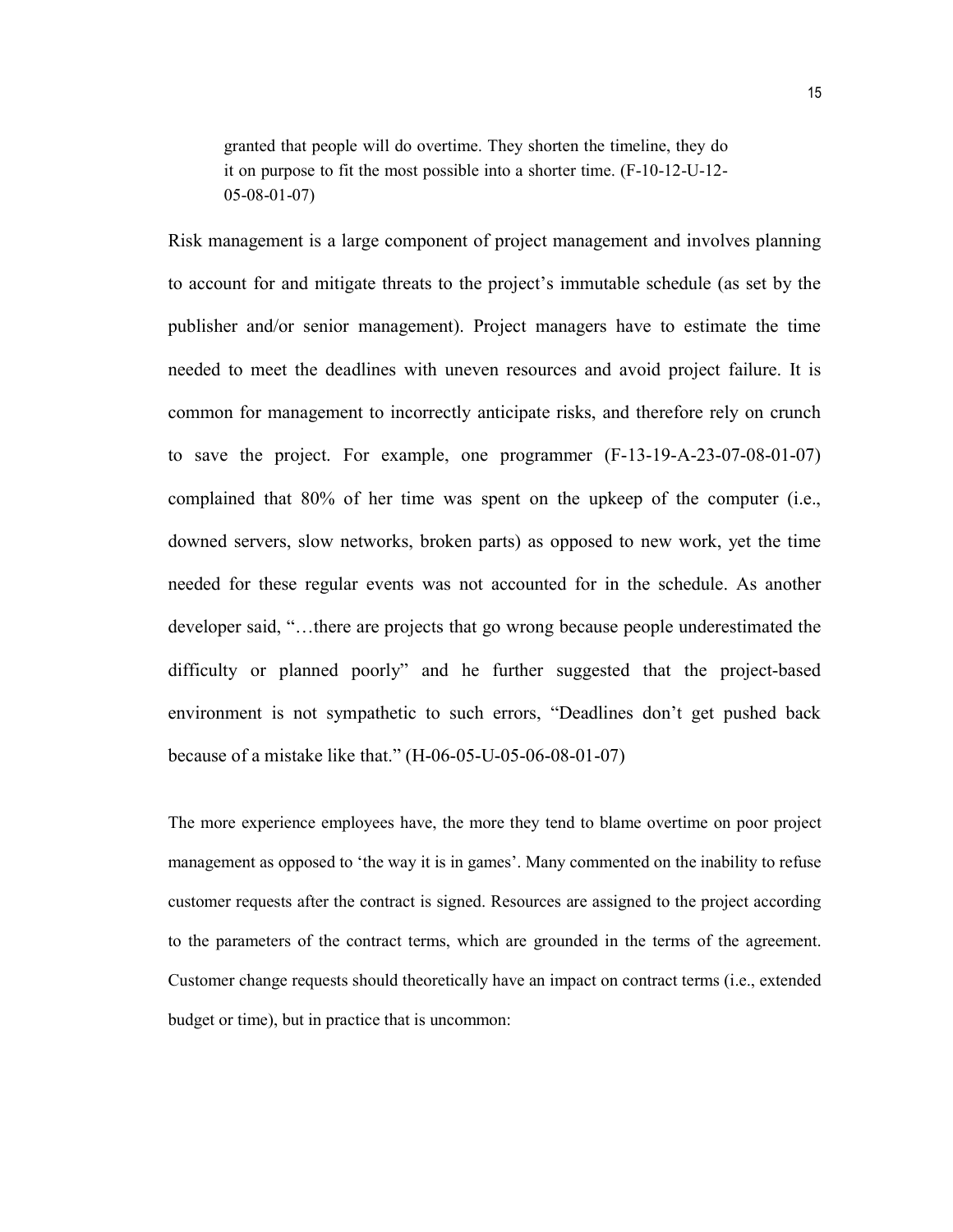In the other cases of overtime, when the publisher says: "Oh, can we have this?" - "Can we have that?" - "We don't like that." - "This doesn't work anymore." - "We're gonna change this" So that has a huge impact on the production because it's not something that's planned and it's usually something that comes very late and the reason why it happens is usually that the [...] license holders or any sort of third party owner of this intellectual property might only get involved towards the very end of the project, so then that's when things start getting really messy[...] (F-12-16-A-16-06-08-01-07)

These quotations demonstrate a challenge with attributing blame in a project-based environment. Local management of the project is the responsibility of the producer or project manager; however, they are subject to the decisions of senior management within the studio and also parties external to the studio - the most important being the client or editor when the studio is a second or third party. As the point of blame becomes more removed from the developer, it becomes easy to see the problems as too big, systemic, unchallengeable, or 'just the way it is':

[When you consider the question of hours ...] It's not just the company, it's the whole industry. The industry is aggressive, highly competitive. You always have to try and stand out. Of course, the company I'm with is one of the top five in the world. Just to stay in the top five, you have to be demanding, have a great catalogue that will attract players, that will sell, that will be fun, so there's a lot ... (F-01-01-U-31-07-08-01-07)

Unlike mass production, the full details of the process and, to some extent, the exact outcome that can be achieved, are unknown. Every game created must be different from those preceding it and make full use of available technological possibilities. The uncertainty inherent in estimating the time needed to achieve a creative result makes many salaried VGDs sound like entrepreneurs deciding how many hours to work based on the importance of product quality: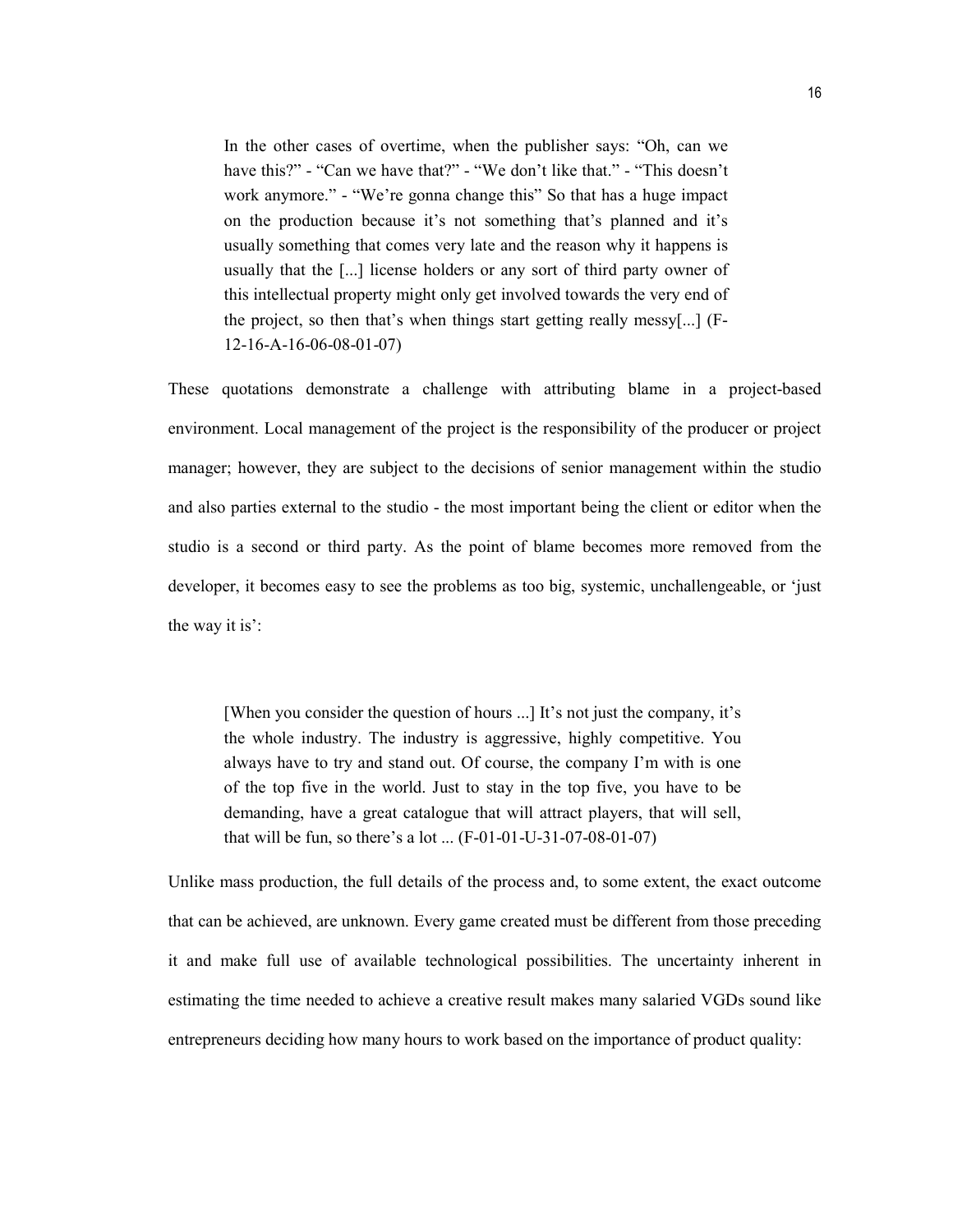So if I didn't do it [overtime] and no one else did it, it wouldn't show in the final product and we have a certain amount of pride and a certain attachment to the final product, the common goal. So it's not just repetitive work delivering a certain number of products, it's the quality of the final product. (F-18-02-U-22- 07-08-01-07)

In this same entrepreneurial mindset, some VGDs include themselves or their team members in the blame for failed projects or long hours:

It's a young industry, so we still don't think about how to properly plan a game yet. We wouldn't need to do as much overtime if we'd plan things better. Generally we don't really know what we are doing a lot… Like we know how to make the game, but … things change all the time and right at the very last minute and I think it's maybe lack of experience, we still sort of rush in, rush in, right to the last, last bit. So that causes these extra crunch times. (F-05-20-U-25-06-08-01-07)

#### Organization

On one hand, VGDs are well organized under Kelly's definition in that they have established structures and the capacity to communicate quickly and broadly. The IGDA is an international professional association that commits to "advocate on behalf of our membership to ensure quality of life, perpetuation of our craft and preparing the next generation of developers." Under the IGDA banner are about 90 local chapters, which exist in most cities with game development clusters, and special interest groups (SIGs) on key topics. Face-to-face meetings and Facebook discussions are facilitated through the semi-autonomous local chapters. SIGs tend to operate through email distribution lists and forums, although they will also host panels and meetings at game conferences. The industry also has a number of trade associations such as the Electronic Software Association (US & Canada), The Independent Games Development Association (UK) and the European Games Developer Federation.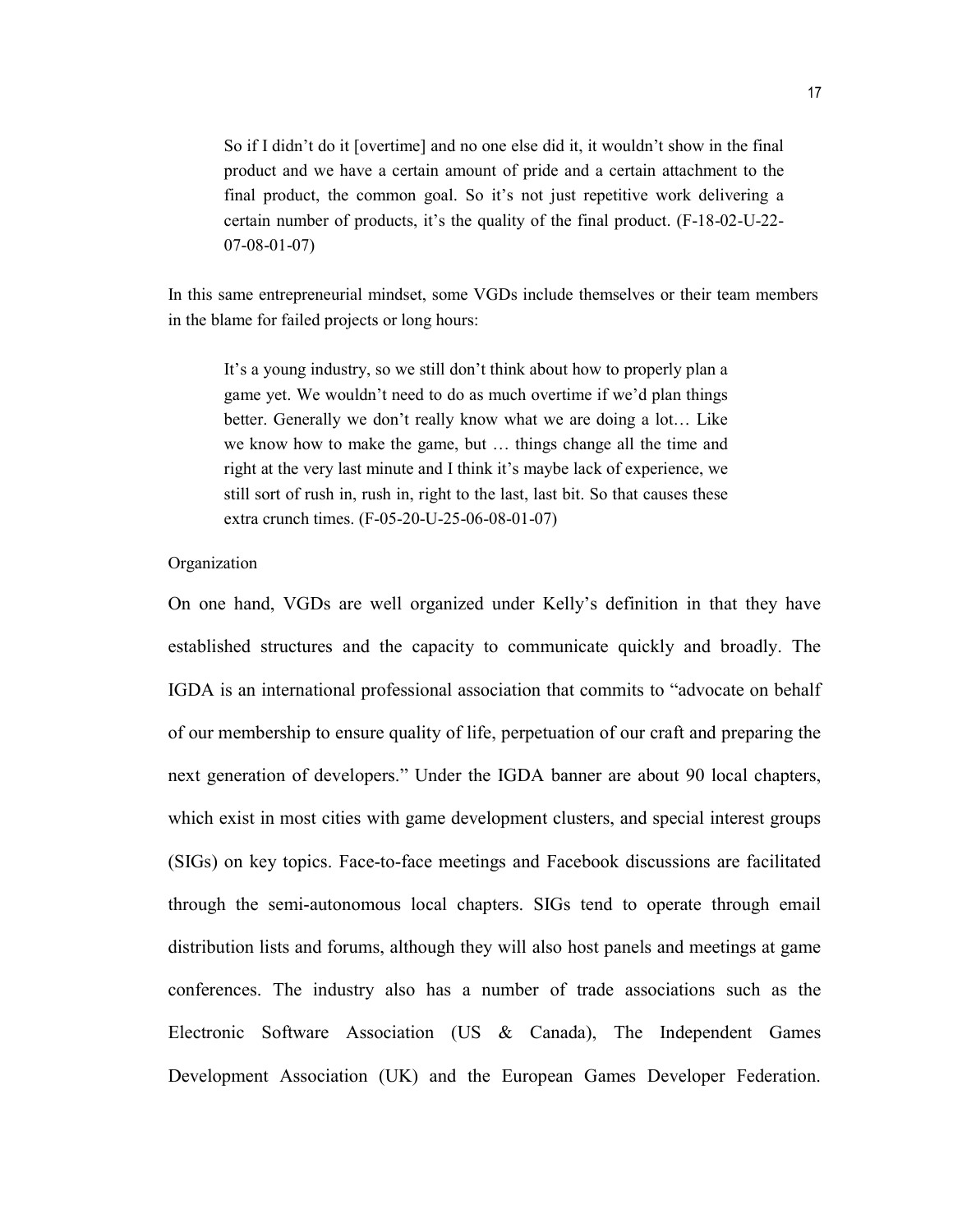However, these groups tend to focus less on worker's issues than on building a competitive global industry. The industry has also spawned a plethora of online electronic magazines and blogs that report on all aspects of game development and game play (i.e., Gamasutra). These sites publish articles written by game developers and act as open forums for discussions and opinions. Through these channels and social media, word travels fast (Shirky, 2008).

On the other hand, VGDs face an organizational challenge to mobilizing because existing groups and associations rely heavily on volunteers to conceive and execute activities. This severely limits organizational capacity. Like their medieval forebears, modern *guilds* focus on sharing knowledge - networking, providing services, and helping their membership anticipate and capitalize on changing industry trends. This requires building close ties with employers and does not facilitate the 'us-them' dichotomies required by Kelly's mobilization theory and found in 'traditional' labour relations (Benner, 2003:194-200). For instance, IGDA membership fees are often paid by studios. Many VGDs do not see the IGDA as capable of making changes to the working conditions in the industry, nor do they seem to demand that intervention:

> I see professional associations as more for providing tools, training, advice, things like that. I see them more as a community of people working in the same occupation who can talk and discuss the subject. I don't really see them as backing me in case of problems. A professional association isn't like a trade union, either. It's really a group of people who do the same job, who may be able to give me cues here and there for getting ahead, tools to do the job better. (F-01-20-U-06-06-08-01-07)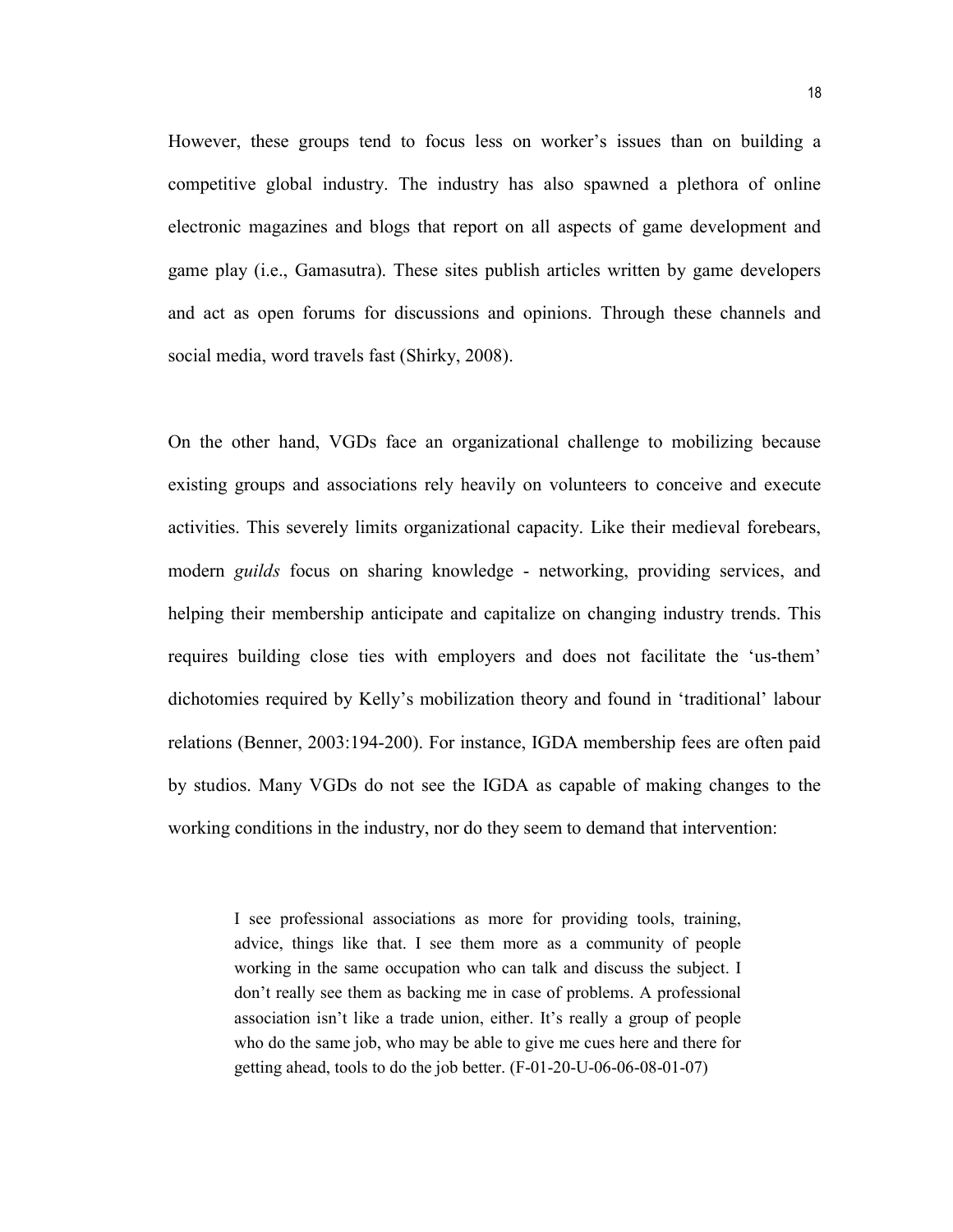Without the steward systems typical in trade unions, it is difficult to accurately monitor on-theground issues at individual studios. Professional associations also do not have the legal backing to engage in more than public peer pressure. That said, depending on the personalities and inclinations of its executive director and volunteers at any given time, the IGDA has shown leadership on important debates such as working conditions. They have issued public statements to rogue studios, collected and published data on the conditions of the industry (such as the QoL surveys).

#### Mobilization

Much of the lack of mobilization seen among VGDs can be attributed to the costbenefit analysis of Kelly's model. Many game developers see few benefits and perceive many costs to becoming unionized. One strong hindrance is the high individual bargaining power of VGDs that is rooted in a favourable job market. For the time being at least, many VGDs, especially those with highly demanded skills and reputations, don't see any added value to a union:

> I think that right now, people don't feel they need a union. Why? Because there's a lot of work. You don't need to defend yourself. Even though there are disparities between some [...] people who do the same job, there's still great satisfaction with pay, because it's driven by market pressures. We've got the long end of the stick. (H-12-16-16-A-04-06-08-13-19)

Like other new media professionals, VGDs also struggle to see benefit in a union because they have a weak commitment to any particular employer or employment arrangement (Batt, Christopherson, Rightor & van Jaarsveld, 2001). This is a manifestation of the project-based industry structure. VGDs move frequently from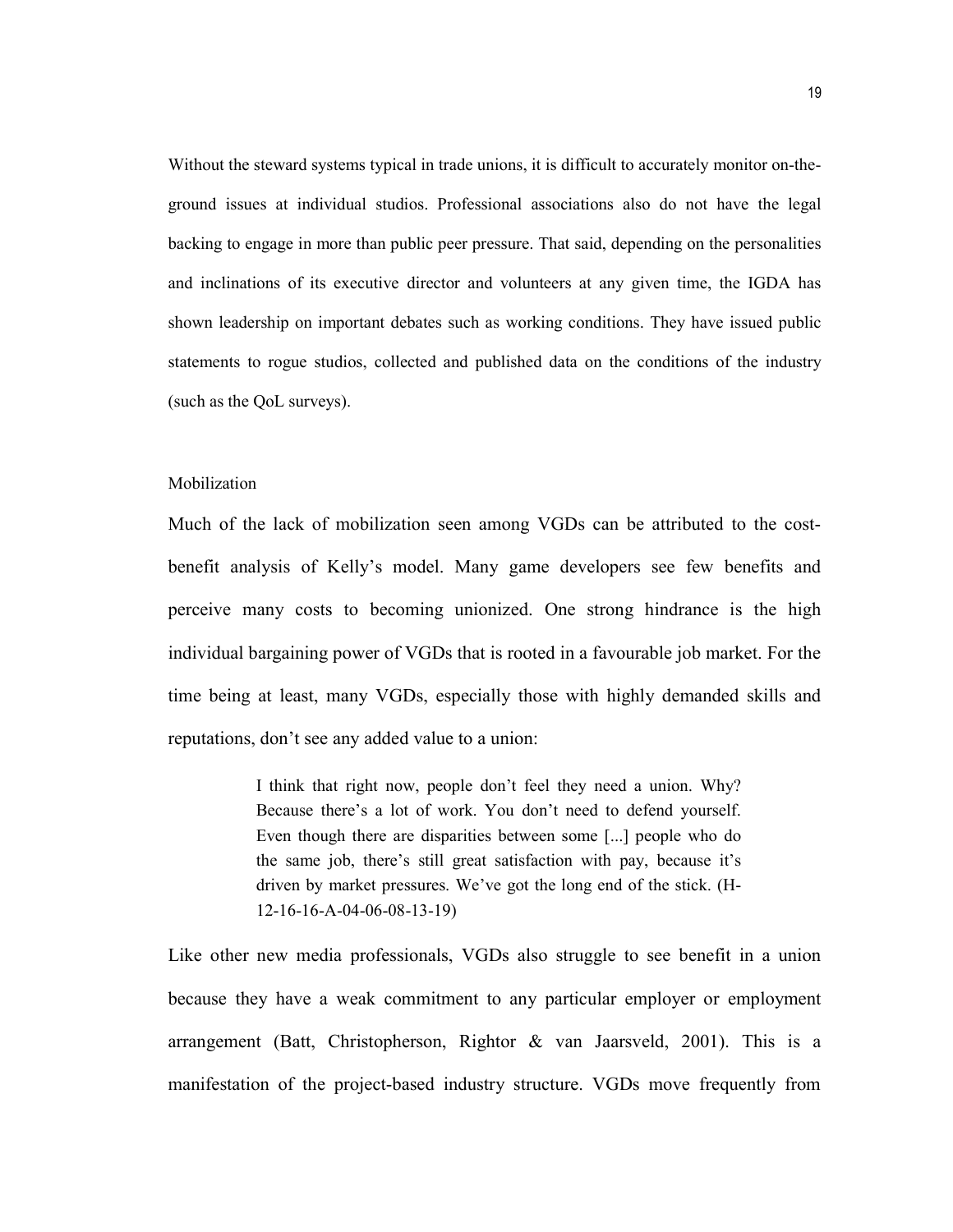project to project, team to team, and studio to studio. As such, many do not perceive themselves as having labour issues that warrant attention because they will not be in that environment long enough for it to matter. It is a classic case of Hirschman's (1970) 'exit' over 'voice' response to unfavourable conditions. High mobility across employers also does not fit with the traditional North American model of enterprise unionism:

> [...] we do change companies a lot, so if you work hard and try to get one company to implement something and then you just move to the next one, then you have to work hard to get it done again, so I think that probably in the long run, it's better through politics and setting standards on having something that is more universal. (F-05-20-U-25- 06-08-01-07)

Besides leaving for another studio, another kind of "exit" response may be found in the common yearning for creating one's own independent small-scaled studio. This trend seems to be building in the industry, driven in part by new technologies to allow for digital distribution and easier access to market for small developers. However, it materialised as a growing trend after the 2009 IGDA survey.<sup>1</sup> Whether, how and to what degree this trend is rooted in major structural changes in the industry or in developers' longing for autonomy and--or dissatisfaction towards studios that hire them is a very interesting issue, though far beyond the scope of this article.

Returning to the quote above, to address the need for "something that is more universal", for some time, unions in the film and television industry have promoted an alternative organizing model in the form of industry- or occupation-wide certification. This model fits the ideological frame and working realities of project-based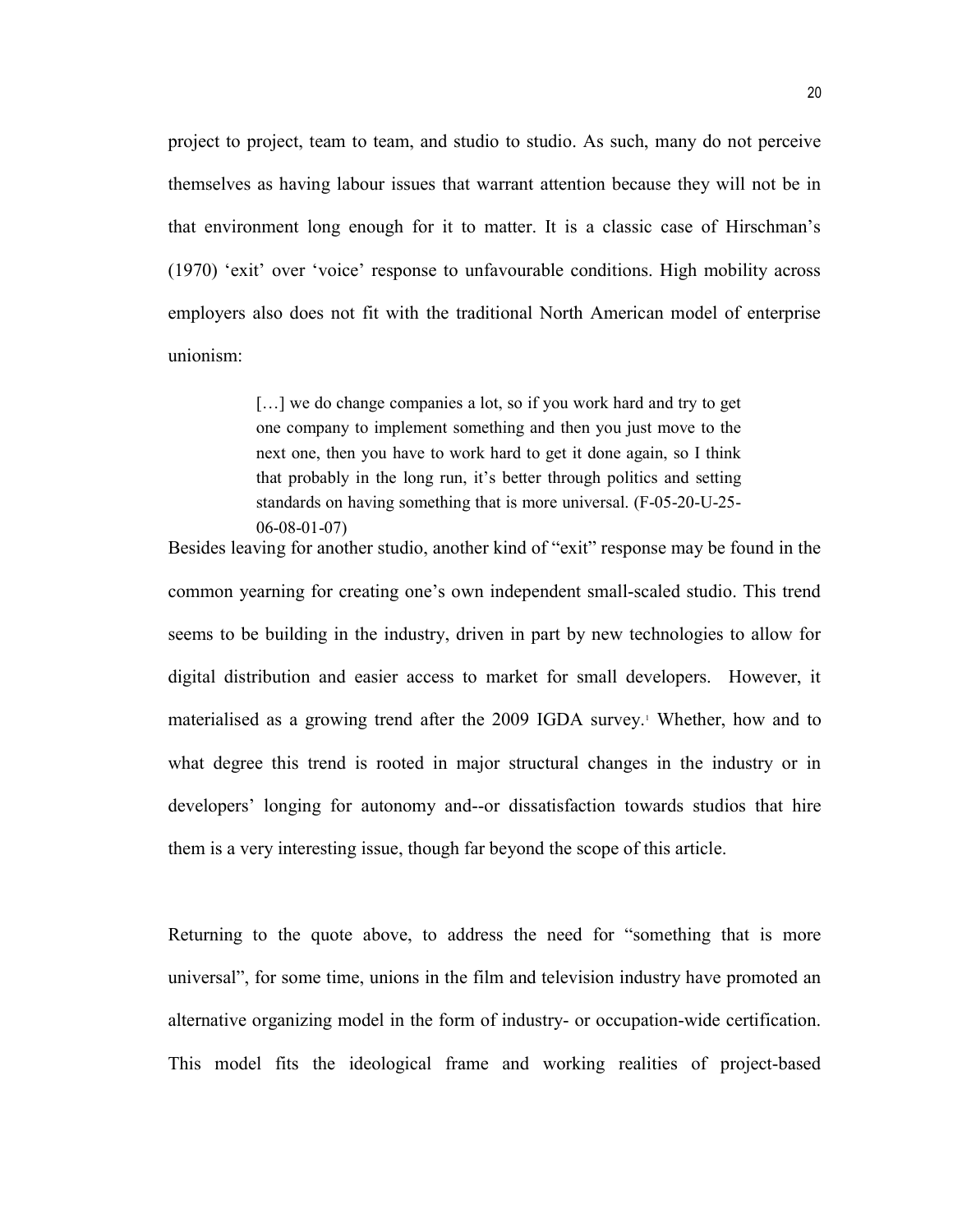occupational communities (i.e., the actor's union, the screenwriter's guild). It allows for portable rights and benefits and is able to account for freelancer professionals (Batt et al., 2001; Amman, 2002; Legault & D'Amours, 2011). Such options for mobilizing or unionizing may not be well known or well understood among VGDs who seem to rely on a generic notion of industrial unions that legitimately does not fit their realities. That said, there remain real challenges to work citizenship and representation in the context of national and international job market mobility (Legault & D'Amours, 2011), not the least of which is the issue of portable rights when workers are increasingly being asked to move (Carré, 2010). Internationally mobile VGDs are well aware of these challenges and the barriers they pose for local or national systems of collective representation or rights:

> Well, the thing I want to emphasize was that the industry is very international and it's a little bit tricky to look at it only in national level [...] like people that work for [studio] and then go to [Asia] lose their civil rights, or people that are from Sweden and move [...] don't have the same child care […], but they still have the same family. You know, there's just so many things related to people crossing borders constantly. [...] For me, investing so much in retirement that I'll never be able to collect on because it's part of a national system… It doesn't belong to me; really, it's paying into a system that will pay back out to me. (F-08-11-I-01-08-08-01-07)

An equally large barrier to unionization among VGDs is the perceived costs of unions. Like computer programmers (Milton, 2003), many VGDs harbour misgivings about unions, especially the fear of compromising creativity and innovation:

> People talk about VGD unions, but it's a pipe dream. […] The union is kind of anti-passion ... It brings everyone down to the same level, gives everyone the same working conditions. And in terms of innovation, it would be even worse than today, I think. It could really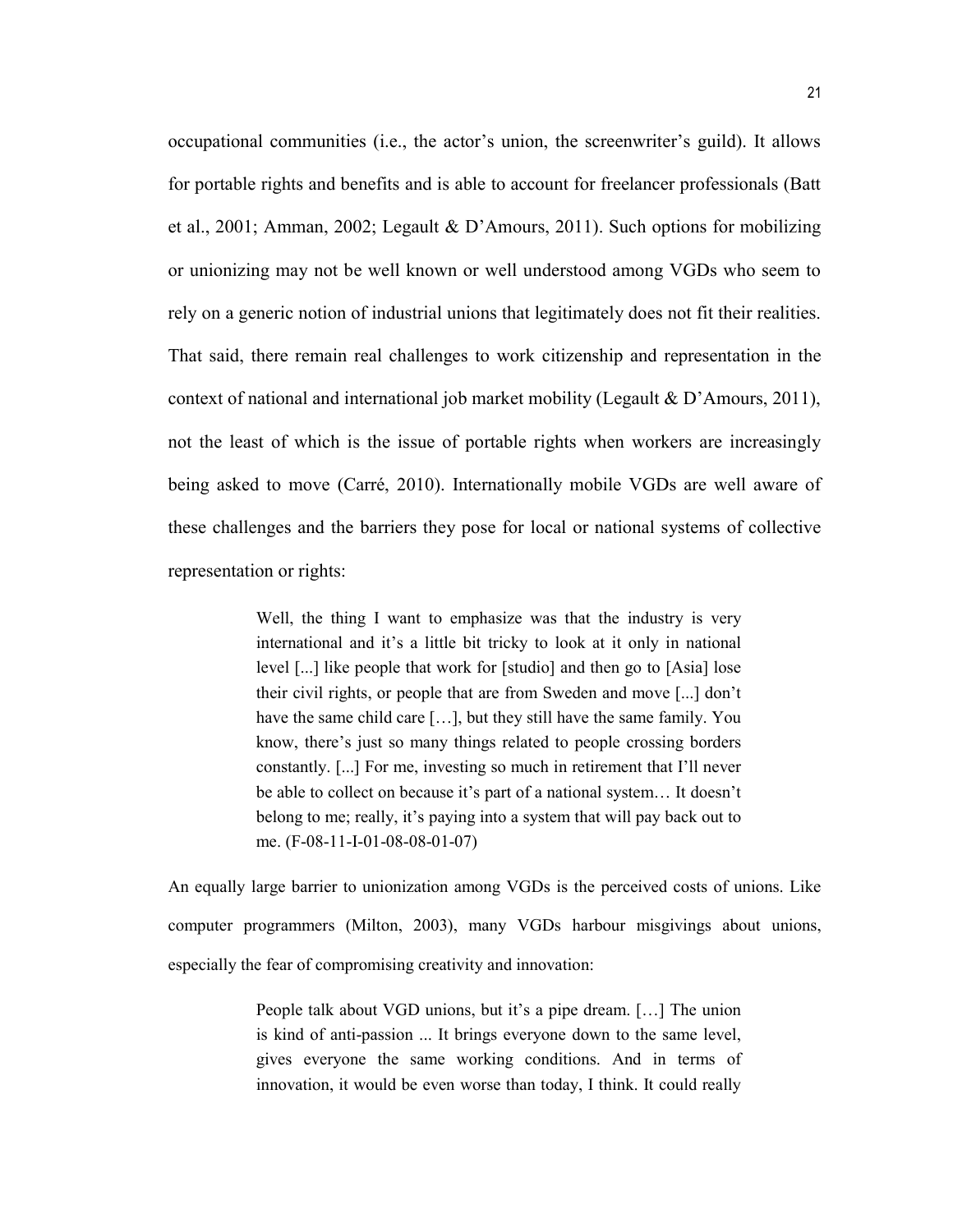put the brakes on ideas and people's commitment ... It's employee commitment that gets a game out. So if your employees only work from eight to five, nothing's going to get done. Montréal's reputation is going to suffer... (H-06-16-G-23-07-08-01-07)

Interviewees voiced a plethora of negative anecdotal and second-hand experiences that signify a deep-rooted disinclination toward unions and powerfully reinforce negative perceptions. Traditional or typical union models that protect seniority, stability and equality, establish job descriptions and set up pay raises unconnected to individual merit, are perceived as antithetical to learning-oriented meritocracies. Many contended that it benefits the least ambitious and stifles creativity. These perceptions are similar to those of computer programmers who feel that union members have nothing in common with high-tech workers (Milton, 2003: 41).

Though this stereotyping can be lamented, its pervasiveness cannot be denied. In this way the dominant image of industrial unions can blind workers to more accurate and promising comparisons. As with industry-wide certification systems, film and television unions are again a more useful comparison for new media professionals. The performing arts provide numerous examples of compensation systems within unionized environments that account for merit through mixed allocations of fixed and variable pay and allow for "above-scale deals" (Amman, 2002:126-127; Legault & D'Amours, 2011).

#### Social interaction

Where Kelly sees social interaction as necessary to build the message and momentum of a mobilizing drive, as discussed above, social interaction can also reinforce the costs or negative tendencies toward collective action and unions in particular. Returning to the 2009 QoL survey, employed respondents were asked how they thought the people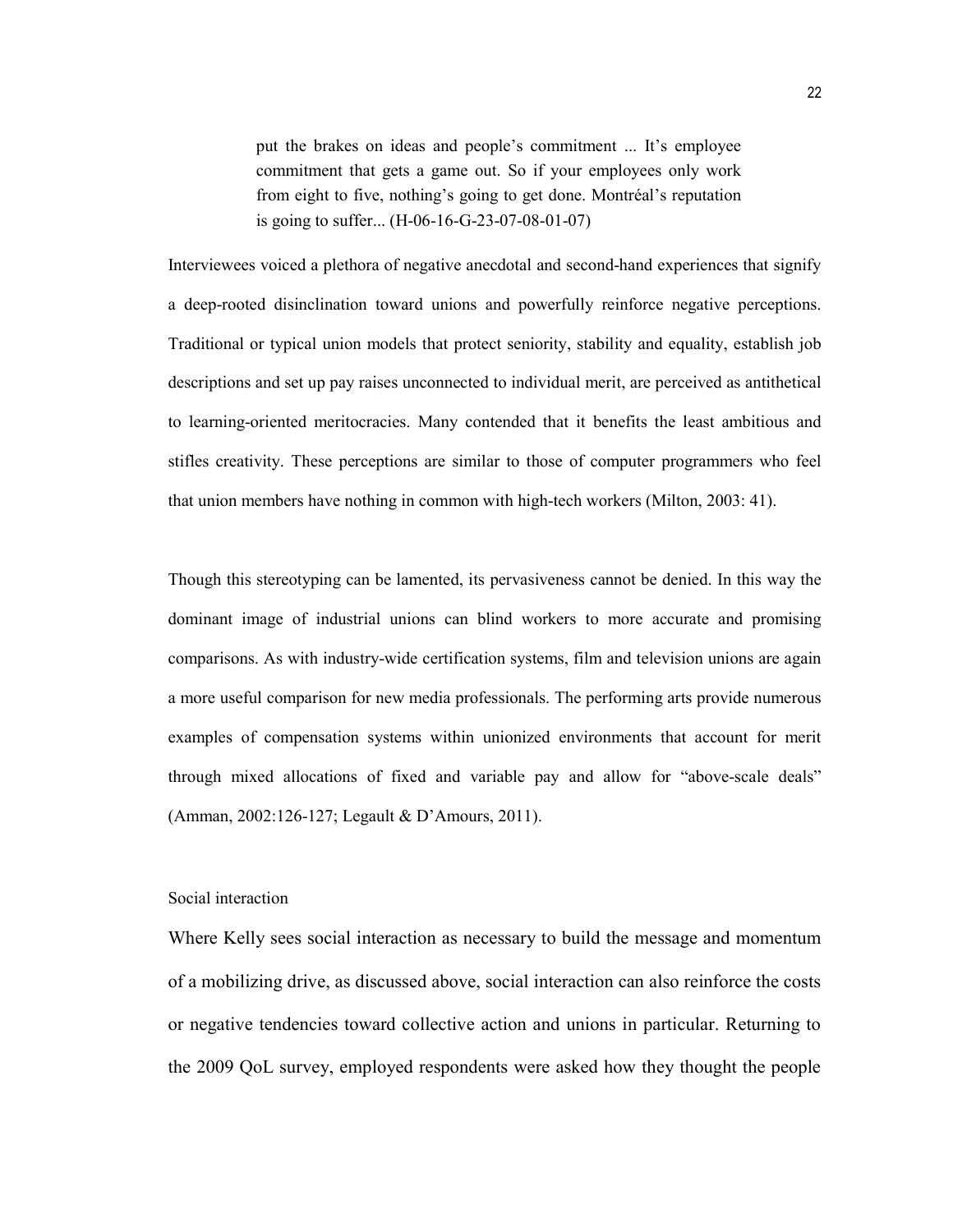at their company would vote in a hypothetical union certification. Just over one-quarter felt that their coworkers would vote against a union while about 20% felt their coworkers would be in favour of a union (16% said the vote would be split 50--50 for and against and 38% had no opinion or preferred not to say). When considered in contrast to the figures presented earlier where one-third said that they themselves would vote in favour, this data shows that workers in the video game industry perceive more negativity toward unionization on behalf of their coworkers than actually exists.

Mobility also plays a role in that it can reduce the opportunities to develop the social fabric required for local collective action. Though VGDs are connected through an online community with occasional face-to-face events, constant turnover and team reorganization:

> "reduces the opportunity for repeated cycles of exchange, risk-taking, and achievement, experiences that would strengthen the willingness of trusting parties to rely on each other and expand resources brought to the exchange." (Milton, 2003:39)

Without time to build shared experiences of continued unjust or illegitimate treatment and with the continued thought that somewhere else might be different or better, it becomes challenging to develop the needed ideology for an 'us versus them' framing of struggle.

And to date, no leaders have emerged from the industry to sufficiently unite and mobilize the myriad of experienced illegitimacies under a common theme for change. Individual developers have written articles and provided commentary, groups have pursued class action law suits for specific violations, and round tables have been held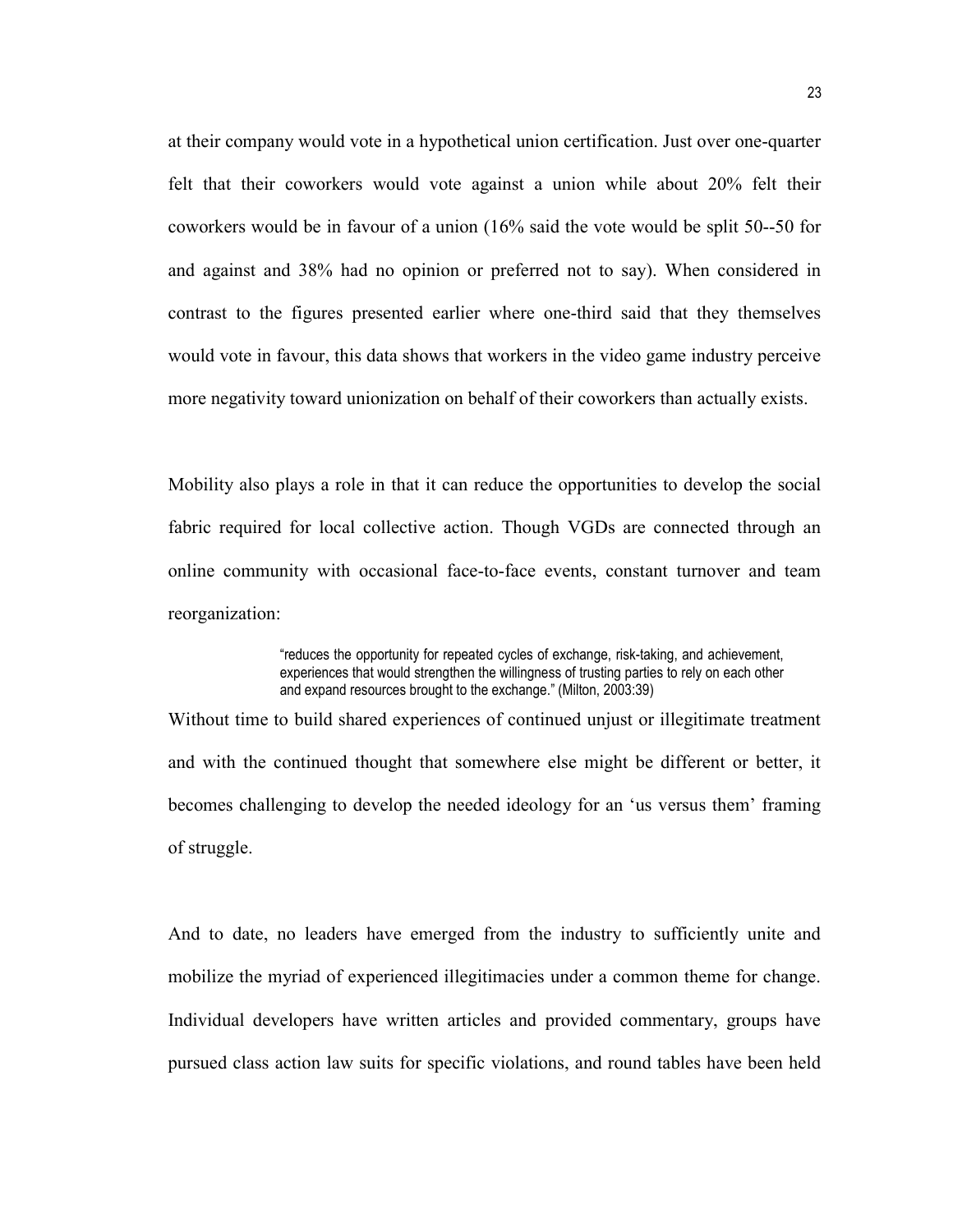at conferences, but there has not been lasting leadership. The year 2004 marked a great deal of interest due to the conflagration of a highly popular blog decrying working conditions at Electronic Arts (discussed below), a number of class action law suits, and the launch of the Quality of Life committee within the IGDA; however, the vibrancy of that movement has ups and downs (Hyman, 2008).

#### Opportunity – Employer retaliation and alternative action

The power of the employer and fear of reprisal is critical in the decisions of all workers considering unionization (Godard, 2008). The 2009 QoL survey asked employed respondents about how they thought their studio's management would react to a unionising initiative. A small proportion of the respondents said their managers would welcome the union  $(6%)$  or would not care  $(11%)$ . One-third preferred not to voice their opinion on this question. The majority (52%) felt management would oppose the initiative and 15.5% of those felt that management's opposition would be aggressive and take the form of threats and harassment. In a young population that is not well informed about their labour rights, this fear could be heightened. Many VGDs maintain anonymity in online posts that are critical of their employer or the industry in general. This perception is not unfounded:

> It's the problem of being seen as a [trouble maker]: Don't cause too many problems because [...] arbitrarily[...] fires people sometimes. It just seems that if it's at the end of a project and if it's gone really well, everyone's safe, but if it hasn't, they'll fire the producer and the designer and someone else. [Without any explanations?] It happened before and they would just say "we didn't work well together", "work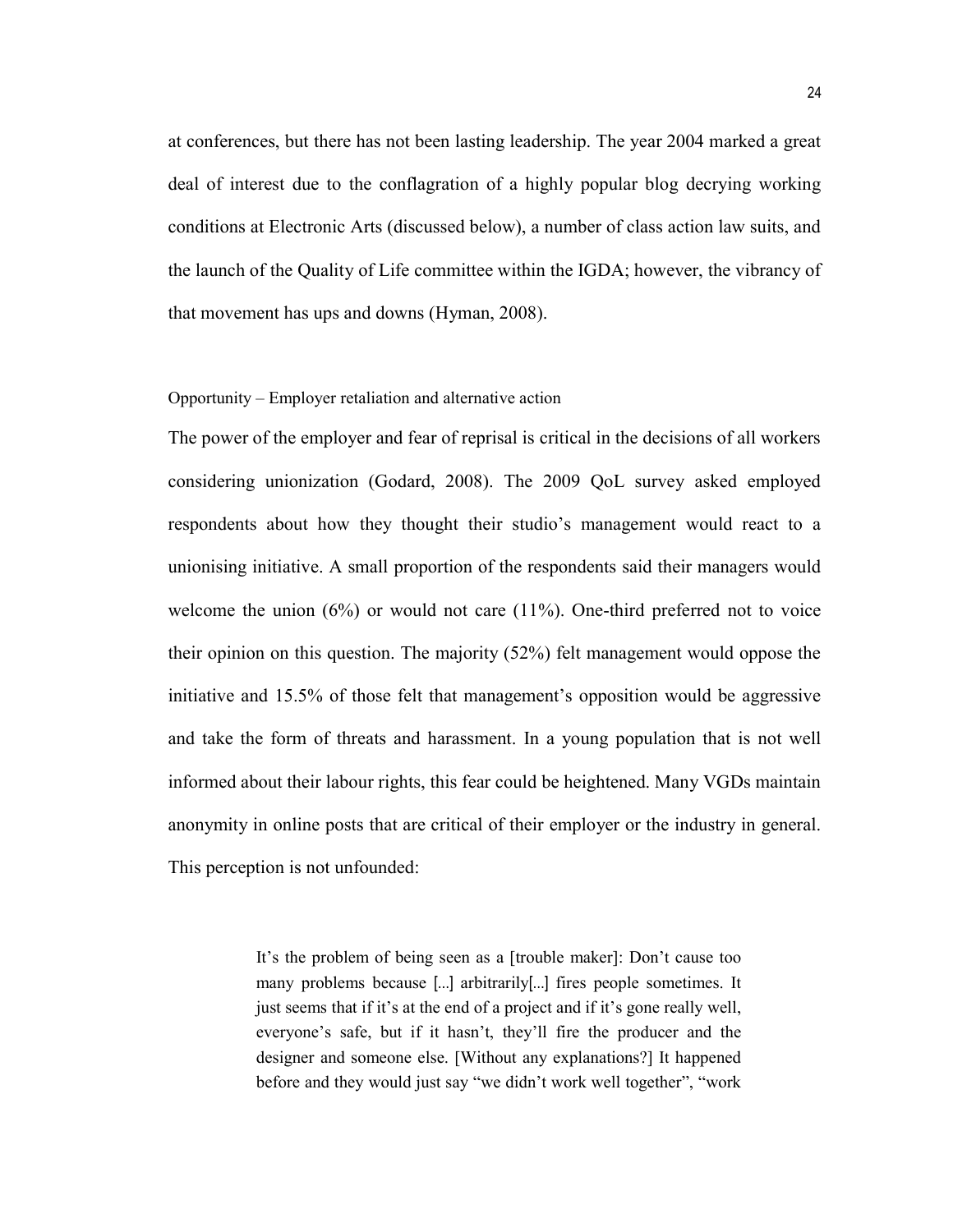didn't go fast enough", "the project didn't go that well, it's your fault." [...] Without a warning. (F-10-16-G-26-06-08-01-07)

This example concerns individual reprisals, but they are not the only ones to consider. Regardless of the advantages gained from collective actions, they may have a perverse effect. Following the class action wave in California, Electronic Arts transferred hundreds of developers to Florida and Canada, wishing to avoid its new liability to pay them overtime (Feldman & Thorsen, 2004). Such a retort can chill a movement and stall would-be union organizers in a context where the threat of outsourcing always lies in the background:

> A lot of people say, "Oh, if the game industry is unionized, it will move to China, period, and that's the end of that. They'll pay people who live to work, rather than people who work to live, and ..." You know, they often tell us it's impossible to unionize and employers would go elsewhere. Everyone would love to find a solution, but no one is very well informed. (F-03-18-U-13-06-08-01-07)

The discussion so far paints a rather dismal picture of the capacity for VGDs to mobilize under Kelly's model in so far as mobilizing is conceived as forming a union. However, there is evidence of discontent and the desire for action, as well as explicit evidence of VGDs coming together in new forms of collective action. Over the past 10 years there have been a number of online campaigns against abusive employers. These have the advantage of targeting a large audience and protecting the anonymity of activists through the use of avatars or taglines. As Shirky (2008: 143-160) argued, social networks remove two important obstacles to collective action: the limits to circulation of information and the constraint of physical gathering to deploy collective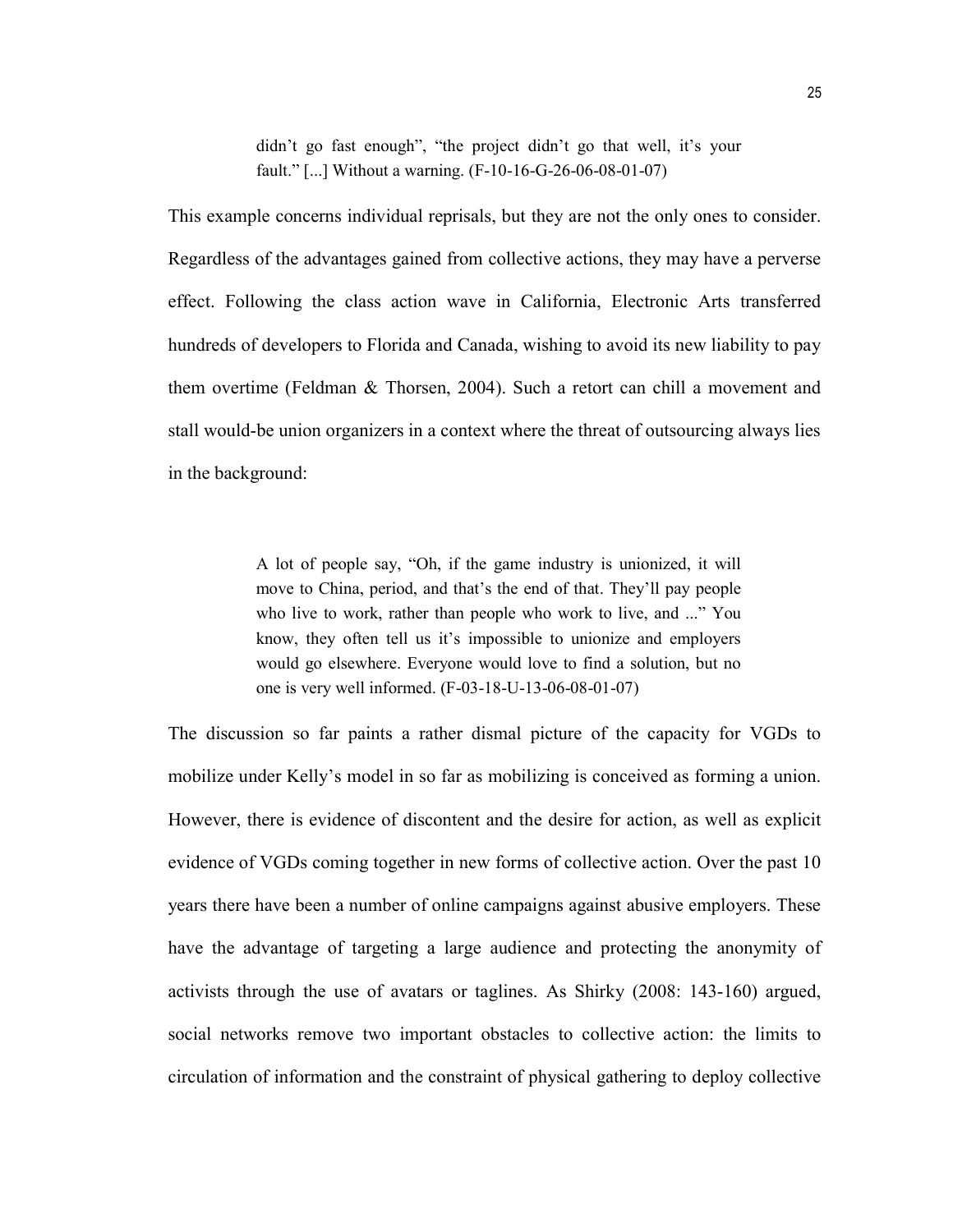expression. The capacity to instantly and internationally share strategic information and to coordinate collective action allows for quickly constituting a redoubtable stock of evidence in cases of media or legal action. The most famous case is the protest against unlimited unpaid overtime written by a woman "widowed" by her then-fiancé's long hours at an Electronic Arts studio. Her blog as 'EA Spouse' went viral and resulted in thousands of online comments about VGD working conditions. This built momentum for the filing of three successful class action law suits for unpaid overtime and prompted EA to change some of its internal practices (Legault & Weststar, 2013; Peticca-Harris, Weststar & McKenna, forthcoming).

Closer to a democracy of the multitude model (Hardt & Negri, 2004:336-40) and emblematic of the alter-globalization movement, many VGDs reject any transcendental hierarchy of command in collective action, which badly collides with well-established union approaches. They prefer to collectively produce social organization in temporary coalitions where the various social actors collaborate instead of being imposed an order by any external authority. This ethos is embedded in the prior socialisation of a majority of VGDs in gamer communities where players collaborate in massively multiplayer online games and 'mod' the source code of games to create new variations of gameplay that are shared (as derived from the collaborative open source movement). To join issue-based coalitions that disband when no longer needed is a type of job action that is more consistent with their beliefs; moreover, their skills, resources and communication channels enable them to form effective issue-based networks (Milton, 2003:45). The EA Spouse mobilization provided VGDs with the feeling that "another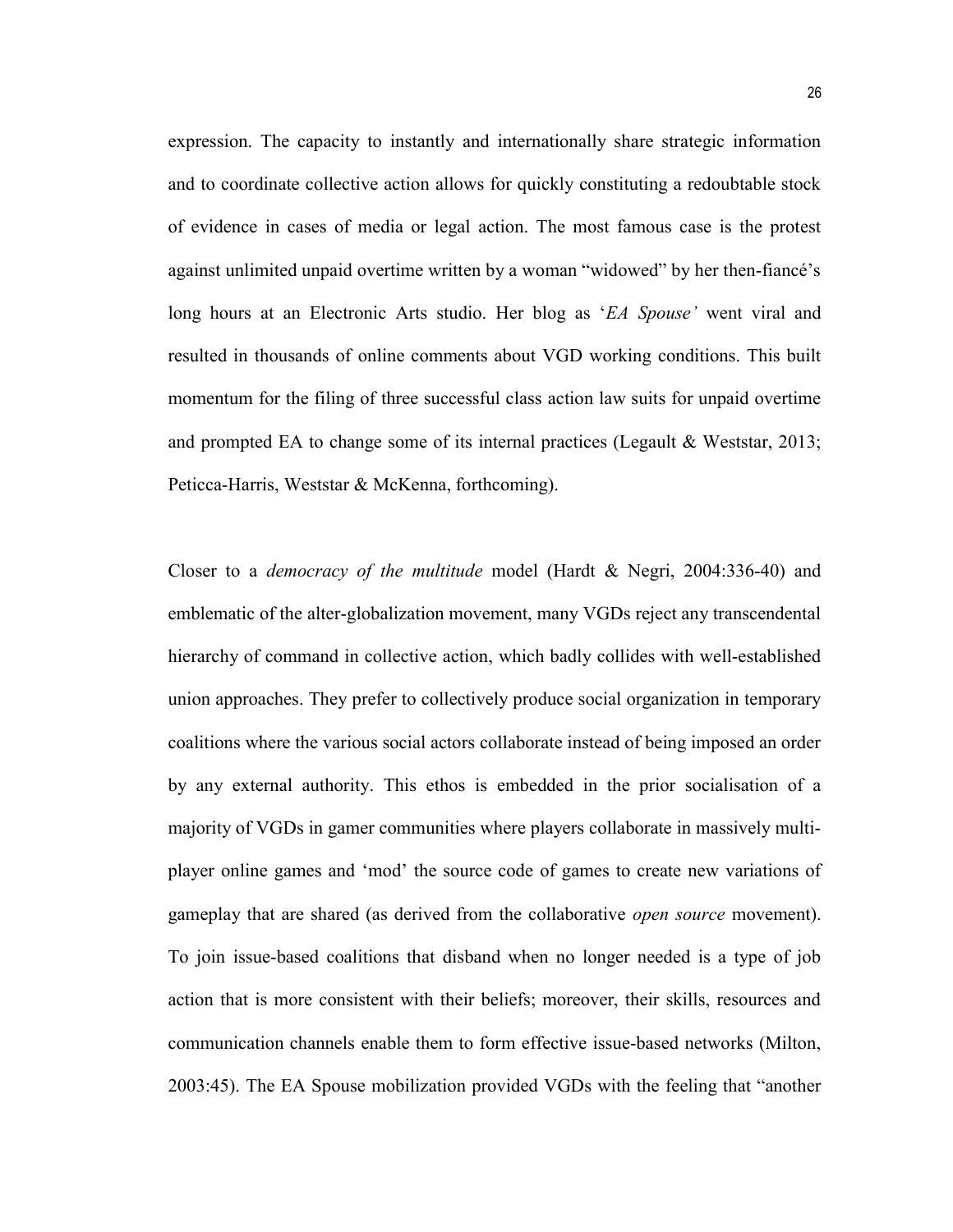kind of job action is possible" - one that is emerging, spontaneous, non-permanent, non-hierarchical and controlled by actors themselves.

Part of this belief is poorly based on a context that may change and as such, is misleading. Similar to the threat of exit or more traditional employee voice mechanisms, the power of social media strategies first relies on the existence of a socalled "supplier market". Employers are likely to respond to the publicized concerns to preserve their recruitment and retention in a tight labour market. It also relies on the fact that many game studios are heavily state-funded and can do without bad publicity. Should this context change, such a strategy would cruelly reveal its weakness.

As noted above, the IGDA has also relied on peer pressure to promote good behaviour. They will release public statements about the importance of good working conditions when problems are brought to their attention. They also work collaboratively with employers to create and enforce industry standards. This approach seems to align more closely to the identity of many VGDs:

> There are initiatives like the IGDA that attempt to formalize things like getting your name in the credits. For example, there are people who've done fifty percent of a game and they don't get credited ... When you apply for a job, the idea is really there ... People will say, "How many titles have you delivered, how many projects have you worked on?" It's good to have your name [in the credits], because your reputation is based on credits. Those standards are developed by the IGDA, for example. It's a kind of association, but it's not a union. (H-12-16-16-A-04-06-08-13-19)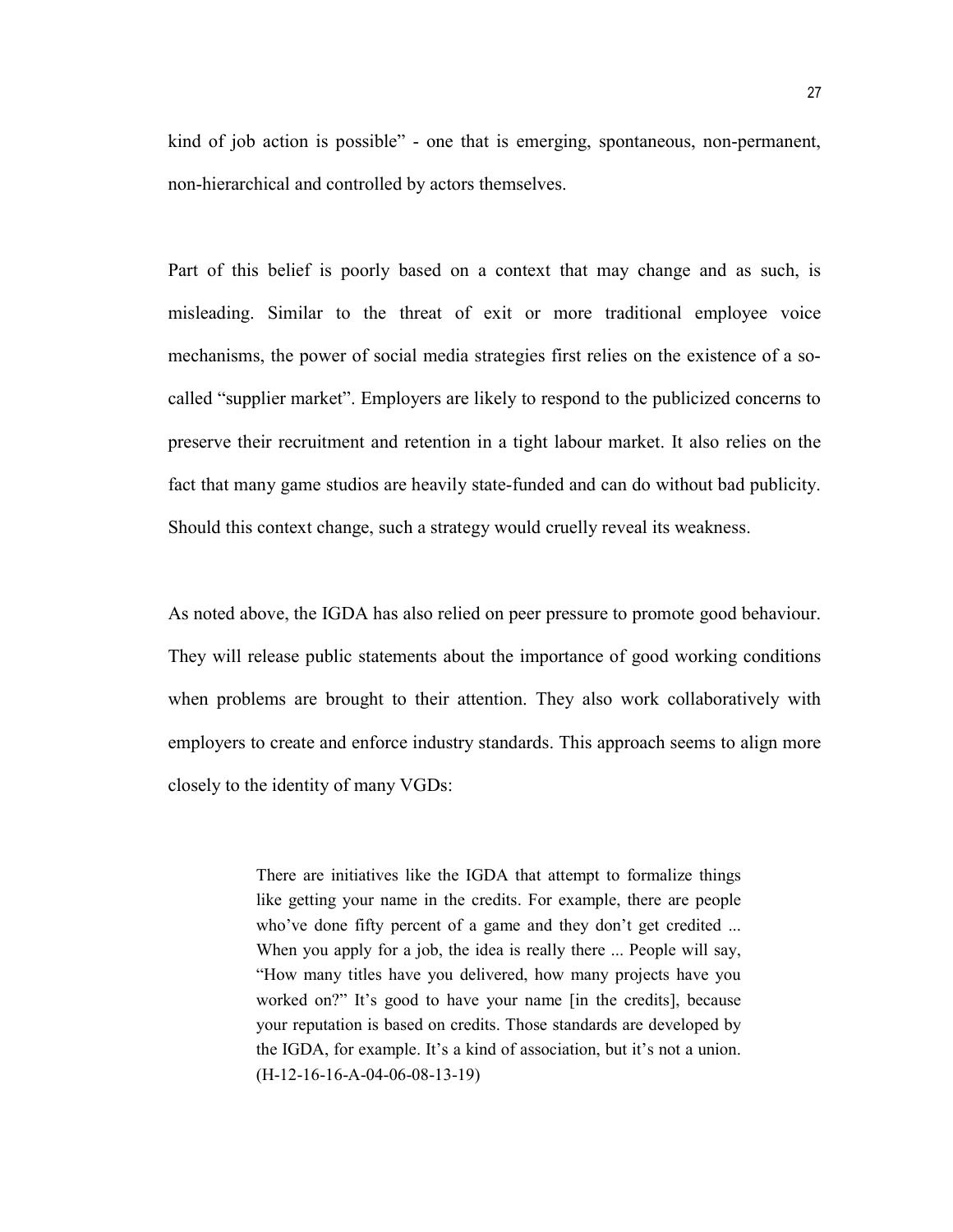According to our respondents, big studios also have open-door policies, both as unionprevention strategies and under the influence of the high-performance work systems (HPWS) managerial approach (Butler, 2009:201). Within a HPWS, management actively seeks employee collaboration and commitment by encouraging them to express their ideas and reducing conflict. Many managers allocate about 30% of their time to answering employee questions and solving problems with working conditions. A number of women we interviewed mentioned this was how they obtained practical arrangements to help balance their personal life and work life.

Under Kelly's mobilization theory, actions such as collective law suits, negotiation with managers, social media and the IGDA all represent alternative mechanisms through which VGDs can pursue their claims. In this way they can act as a hindrance to more full-fledged mobilization such as unionization because they act to diffuse issues over the short-term and reinforce individualized solutions. Though some positive change has come from the abovementioned initiatives and the consciousness about poor working conditions has been raised in the industry, real change has been slow. The Ubifree movement - where VGDs in France attempted to form a virtual union - was quickly silenced with only cursory appeasements from management and there continue to be EA Spouse-like outcries online about abusive working conditions at various studios (Legault& Weststar, 2013). Developers themselves comment on the fleeting nature of these web-based movements and there is growing popular critique of the ability of social media to promote real engagement and lasting change. Developers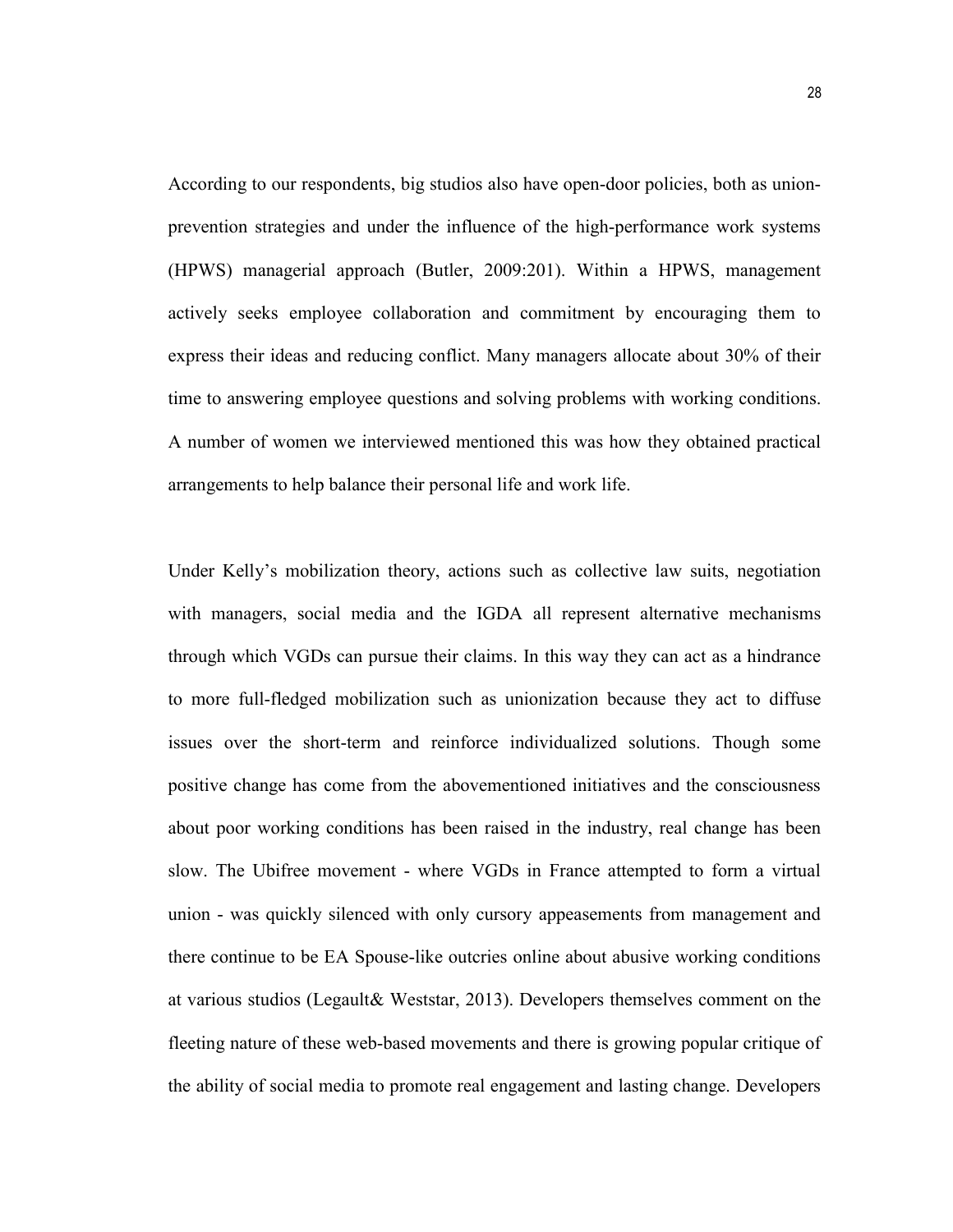easily post a supportive comment on a blog, but seem reluctant to engage more fully to push for real changes.

#### Discussion & conclusion

This paper sought to examine the propensity for video game developers (VGDs) to engage in collective action under the determinants of Kelly's (1998) mobilization theory. Survey and interview data indicate that VGDs have identified common problems in their working conditions and some define these problems as illegitimate. VGDs do identify as an 'in-group' through the shared norms, experiences and values of their occupational community. However, the model reveals considerable obstacles to collective action: the problem is not unanimously blamed on employers; VGDs are somewhat indifferent to legislative protection; alternative explanations of crunch time are accepted by many; labour shortages reinforce strong individual employee bargaining power; and managerial open-door strategies enable them to solve some problems to their satisfaction. When individual or collective action are equally likely to resolve issues, the former may be the most efficient, because it does not have coordination costs. VGDs already work long hours and juggling priorities are only likely to coalesce when they believe that collective efforts will be successful and they cannot achieve the same results by acting alone. After all, many feel that they already have voice within their organizations and that their employers will be responsive to their individual requests.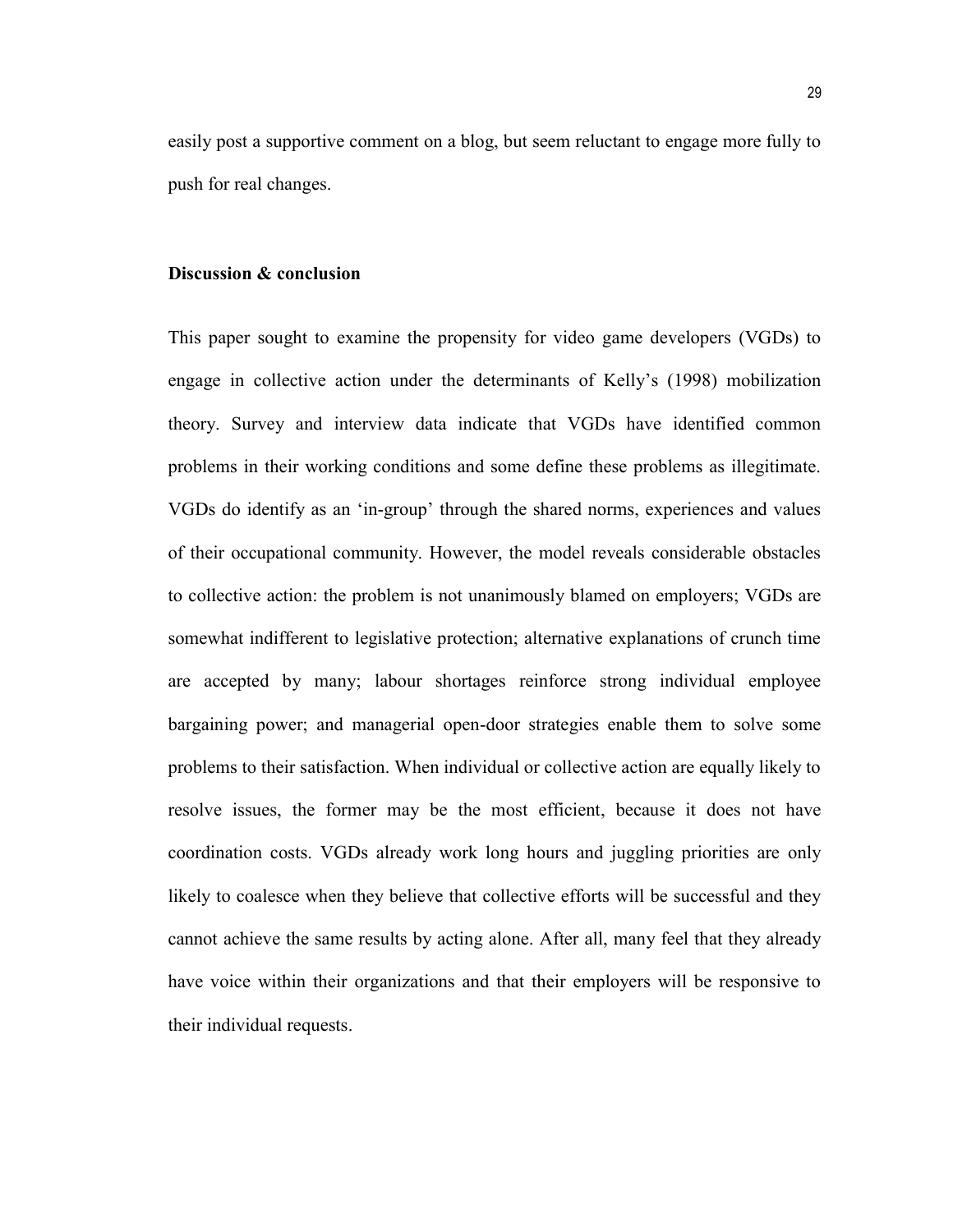There are also organizational obstacles to traditional union action. The group considered in Kelly's model is stable and locally defined. In the case of VGDs, the ingroup exists, but it is not employer-based; it is mobile and defined internationally by membership in the industry and the occupation. What is worse, the mobility of VGDs reduces the benefits of strictly local action, for which they pay the price without enjoying the results. Therefore, unionization through the usual enterprise-based certification system has very few advantages. As well, the hiring and compensation system is based on reputation, with a clear emphasis on the recent portfolio. The inherent meritocracy among VGDs conflicts with an egalitarian union ideology. These last two obstacles limit the ability to mobilize workers by limiting the potential gains.

Industry-based certification is an alternative avenue in both cases: it enables workers to enjoy benefits throughout the industry anywhere in the country, and North American industry-based certification for artists demonstrates the possibility of systems that use a mix of fixed compensation and variable merit pay. Though these 'old media' union models in their current form are quite suitable for new media industries (Amman, 2002), it is important to note that these entertainment unions formed and gained their foothold in a different environmental context, one of few employers, high vertical integration of firms, extreme geographical clustering in Hollywood and in a time of growing labour power (Gray & Seeber, 1996). These unions have maintained relevance because they have done much to adapt to meet the restructuring and technological changes of their industries, but they also owe some success to their historical presence. This legacy and favourable labour context does not exist for the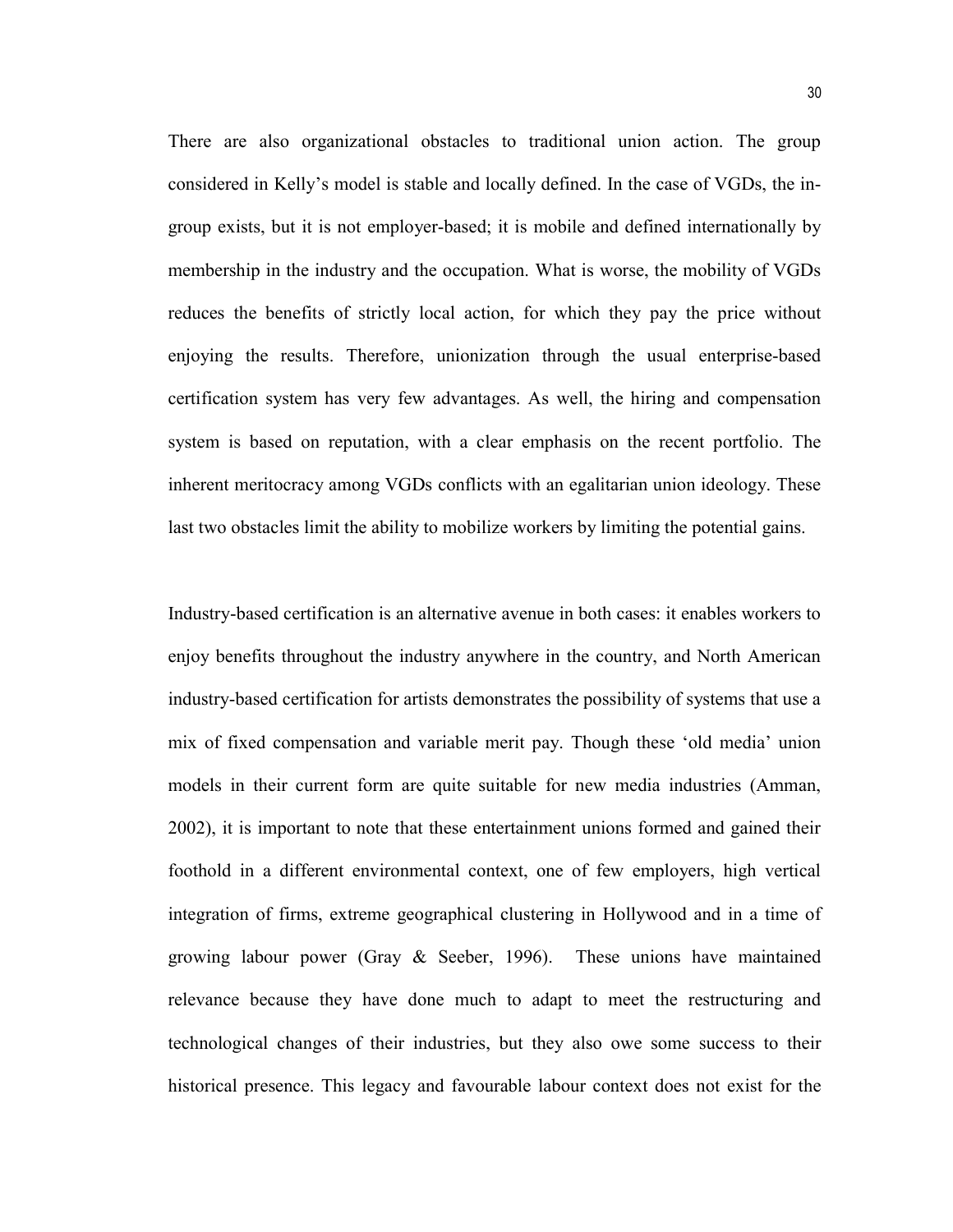video game industry. VGDs are fearful of reprisals by local employers and significant stakeholders because venture capital has already demonstrated that it is extremely mobile. VGDs take the prospect of operations shifting to another country seriously and that undermines their belief in possible change through unionization. As well, even industry certification systems do not protect internationally mobile VGDs.

In short we see a group that holds a collective consciousness and is prepared to engage in forms of mobilization, but not in the univocal manner of traditional enterprise-based unionism. Therefore it is important to question Kelly's conflation of collective action with union action, and of union action with Wagner-era industrial unions (Kelly, 1998:37). In the project-based organizations of the knowledge economy, of which video game development is just one example, the conditions can be hospitable to collective action, but the usual enterprise-based union certification system is poorly suited to the structure of the industry and to workers' most pressing problems. The primary effect of these structural changes is not to make collective action obsolete, but to make the traditional model of unionization less attractive.

VGDs perceive common interests among all workers in the industry, including selfemployed workers and consultants, because their precarious status often draws them close to employees, especially with respect to intellectual property, and because they often alternate between contractor and employee status (Haiven, 2006). While unions may be reluctant to engage in individualized bargaining or similar services, and to lead organizing campaigns that are far more expensive, those that wish to organize and keep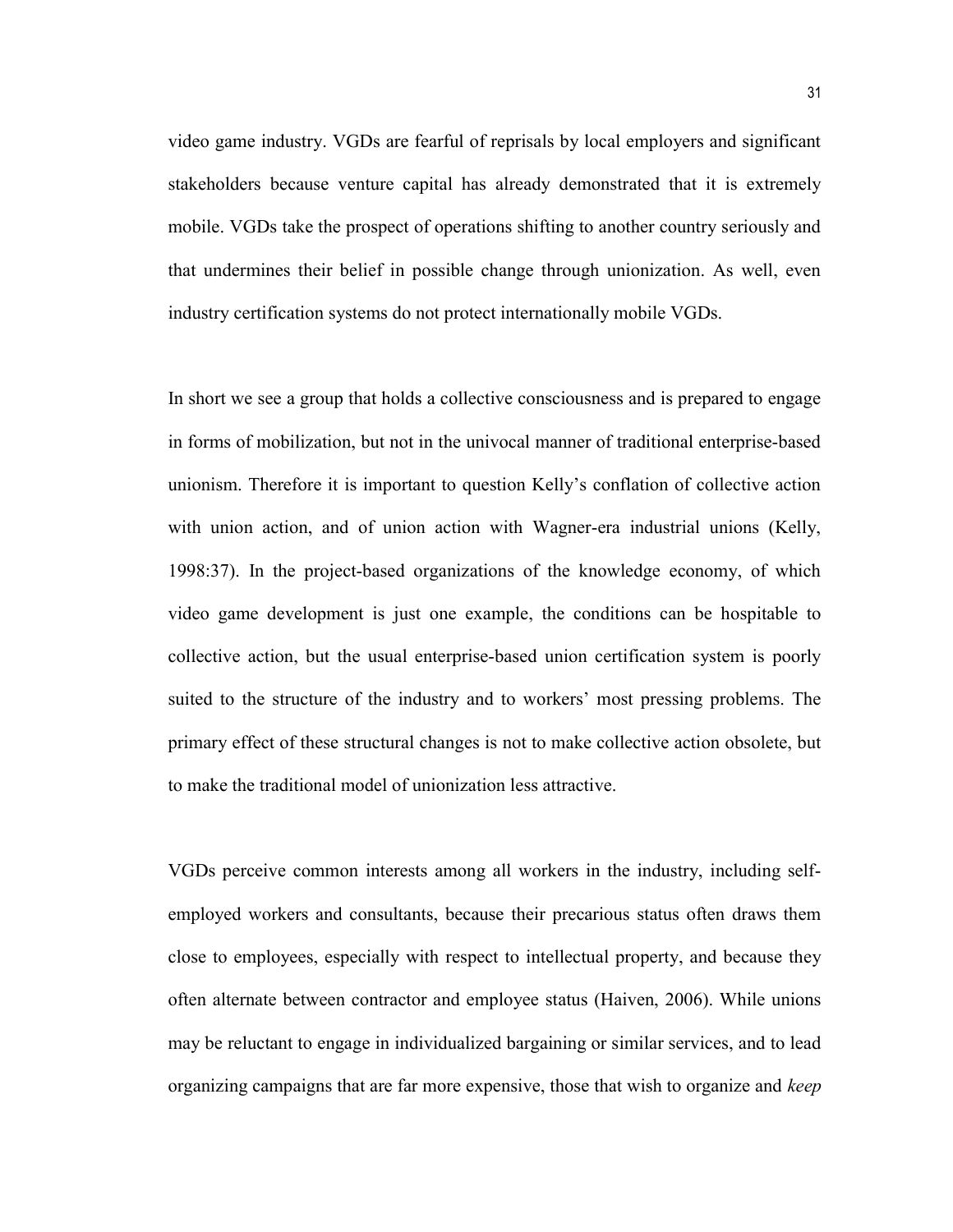members will find they have to do it. In fact, a "new craft unionism" may be needed to meet the new exigencies of the employment market (Haiven, 2006:111; Stone, 2004), taking the union outside the boundaries of traditional collective bargaining and the National Labor Relations Act template because whole areas of our economy will not play by those rules.

Unions in the movie industry have adopted trade-based rather than employer-based practices and such seems to be the need - if not the wish - in the new media arena (Amman, 2002: 131) as these could better fit the video game industry. But more deeply, opting for alternative modes of collective action may suggest that unions face a demand for a change in their purpose and use. In a new project-based context, there is space to reconsider some well-established norms embedded in the general unionization model including enterprise-based certification and the centralized decision-making processes that drive bargaining processes and job actions, among others. Both unions and mobilisation theories that explain their outreach - need to account for structural economic changes that don't make collective action obsolete, but rather call for a change.

#### Acknowledgments

The authors would like to acknowledge the support of the Social Sciences and Humanities Research Council of Canada (SSHRC) in the completion of this research.

#### Endnote

1 We analyse this more recent trend in the forthcoming outcomes of our research.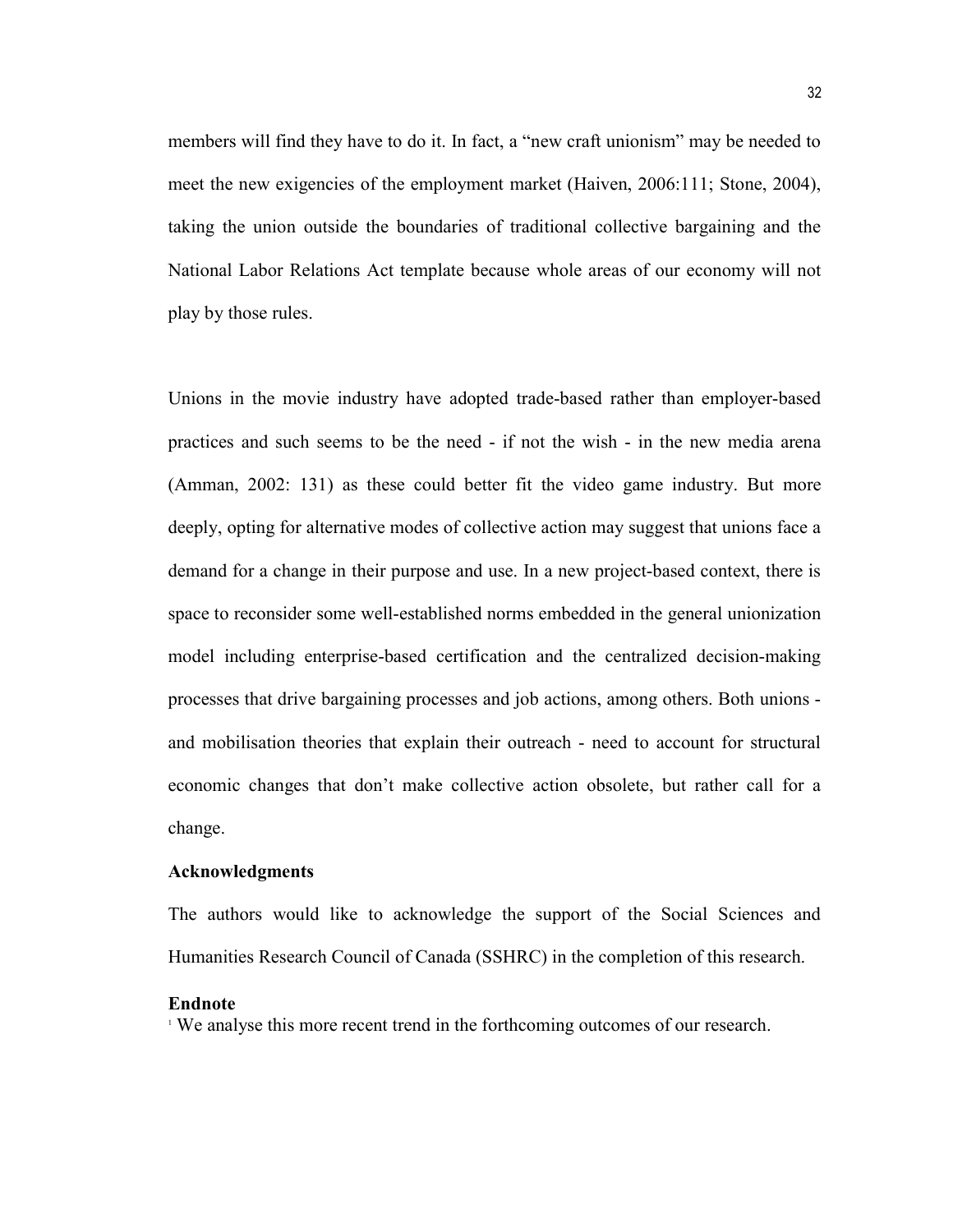#### **References**

- Amman, John. (2002). Union and the new economy: Motion picture and television unions offer a model for new media professionals. Working USA,  $6(2)$ , 111-131.
- Barley, Stephen & Kunda, Gideon. (2006). Contracting: A new form of professional practice. Academy of Management Perspectives, 20(1), 45-66.
- Bassett, Philip & Alan Cave. (1993). All for one: The future of the unions. Fabian Pamphlet, No 559. London, UK.
- Batt, Rosemary, Susan Christopherson, Ned Rightor, & Danielle van Jaarsveld. (2001). Net working: Work patterns and workforce policies for the new media industry. Washington: Economic Policy Institute.
- Beck, Ulrick. (1992). Risk society: Towards a new modernity. Newbury Park. Sage Publications (Original work published 1986).
- Benner, Chris. (2003). "Computers in the wild": Guilds and next-generation unionism in the information revolution. International Review of Social History, 48(S11), 181- 204.
- Brown, Phelps. (1990). The counter revolution of our time. *Industrial Relations: A* Journal of Economy & Society, 29(1), 1-14.
- Butler, Peter. (2009). Non-union employee representation: Exploring the riddle of managerial strategy. Industrial Relations Journal, 40(3), 198-214.
- Campbell, Iain. (2002). Snatching at the wind? Unpaid overtime and trade unions in Australia. International Journal of Employment Studies, 10(2), 109-156.
- Carré, Françoise. (2010). Quelles politiques publiques pour la citoyenneté au travail?. In Michel Coutu & Gregor Murray (eds), Travail et citoyenneté. Quel avenir?.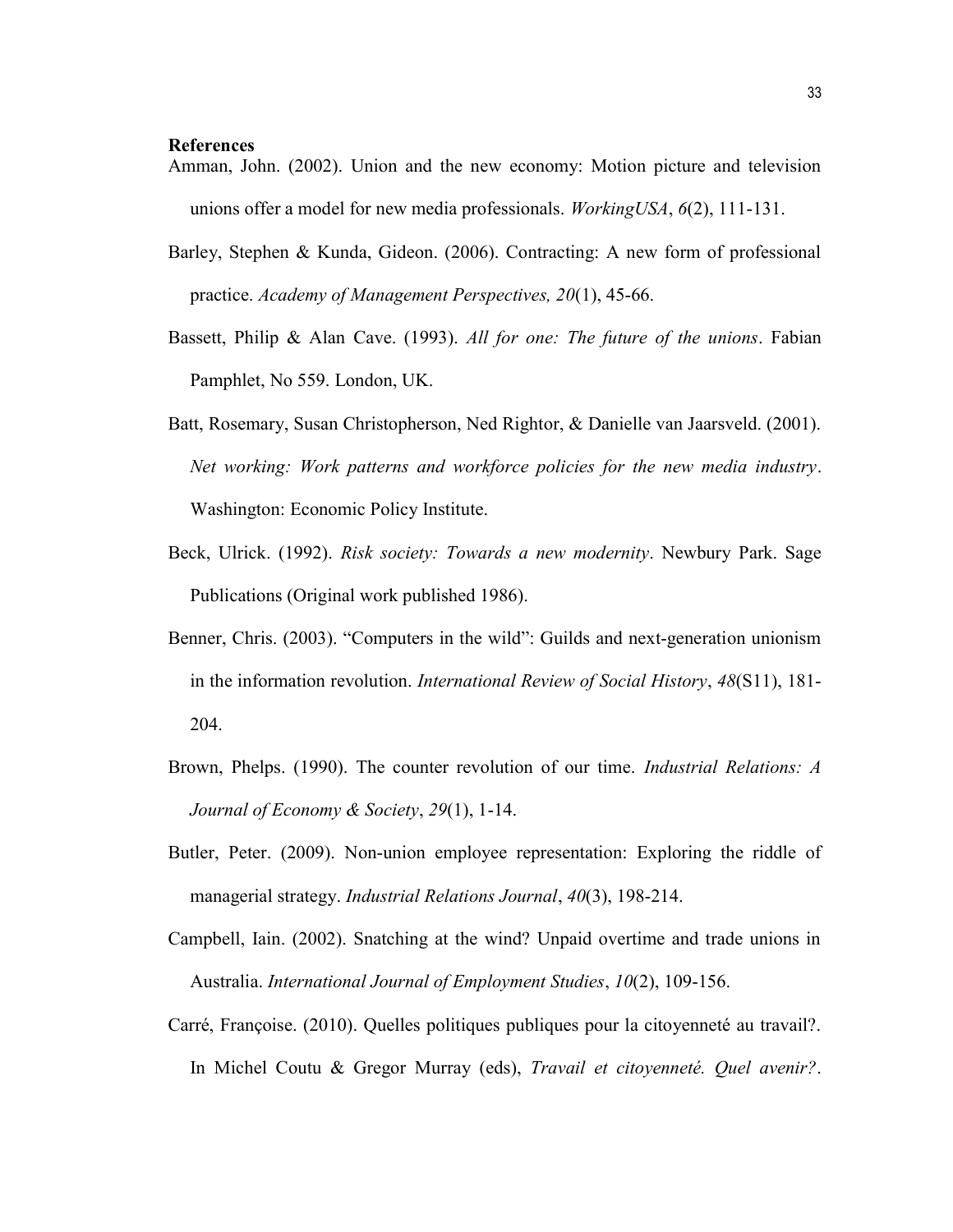Quebec city: Presses de l'Université Laval, 397-420.

Chandler, Heather Maxwell. (2009). The Game Production Handbook ( $2^{nd}$  ed.). Hingham, Massachussets, Infinity Science Press.

Cohn, Jonathan (2001). The Jungle. New Republic. February 9, 224(8), 23-27.

- Corbeil, Vincent. (2012). L'emploi dans l'industrie du jeu électronique au Québec en 2011. Un portrait sommaire de la situation. Montréal, Techno compétences - Comité sectoriel de main-d'œuvre en technologies de l'information et des communications.
- Dessler, Gary. (1999). How to earn your employees' commitment. Academy of Management Executive, 13(2), 58-67.
- Deuze, Mark, Chase Bowen Martin & Christian Allen. (2007). The professional identity of gameworkers. Convergence: The International Journal of Research into New Media Technologies, 13(4), 335-353.
- de Peuter, Greig & Nick Dyer-Witheford. (2005). A playful multitude? Mobilising and counter mobilising immaterial game labour", FibreCulture Journal, 5, URL: http://five.fibreculturejournal.org/fcj-024-a-playful-multitude-mobilising-andcounter-mobilising-immaterial-game-labour/ [August 24. 2013]
- Dyer-Witheford, Nick & Greig de Peuter. (2006). "EA Spouse" and the crisis of video game labour: Enjoyment, exclusion, exploitation, exodus. Canadian Journal of communication. 31(3), 599-617.
- Entertainment Software Association of Canada (ESAC). (2011). Canada's entertainment software industry in 2011. Report. Montreal, Secor Consulting.

Feldman, Curt & Tor Thorsen. (2004). Employees readying class-action lawsuit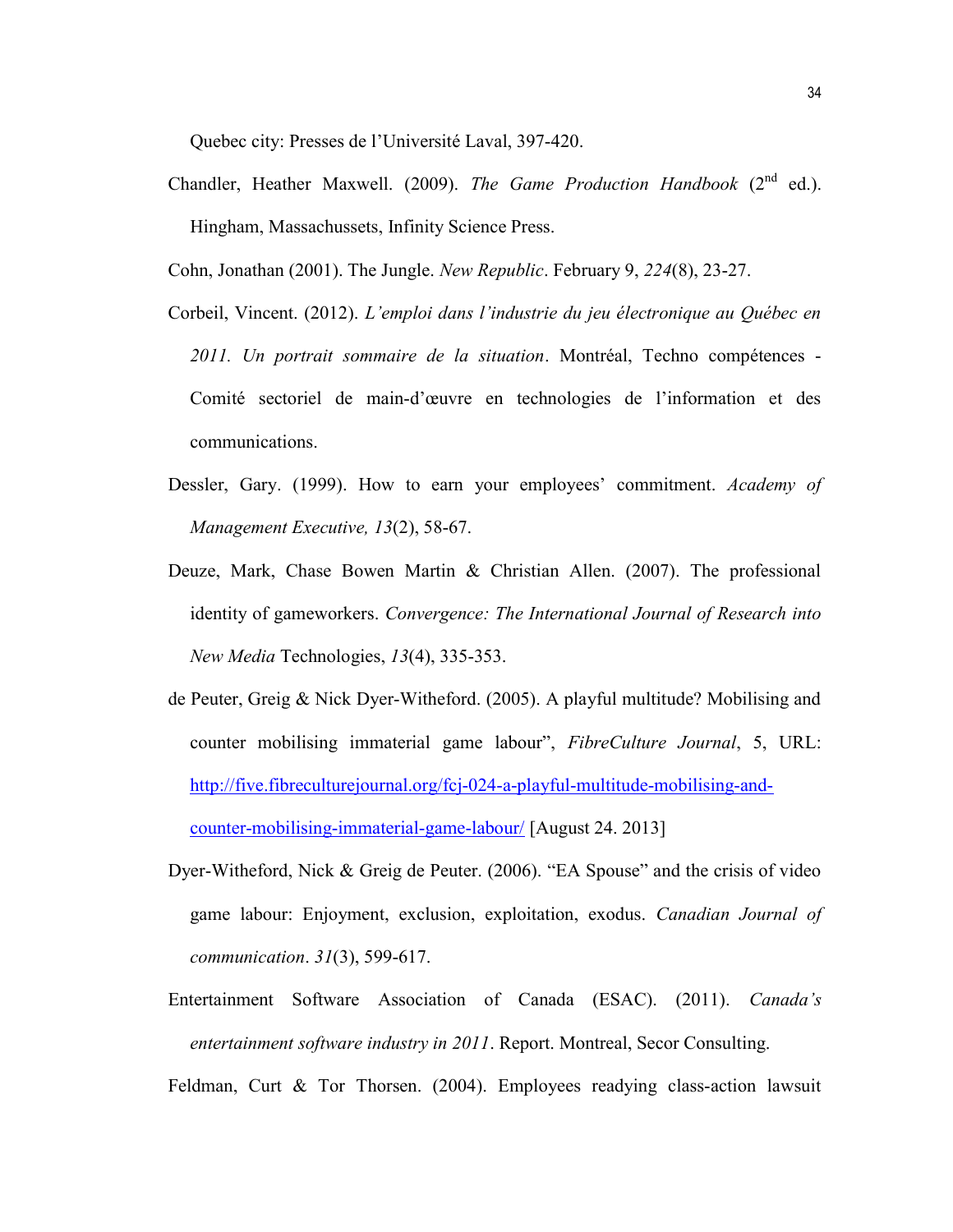against EA. Gamespot News (Nov 11). URL: http://www.gamespot.com/news/2004/11/11/news\_6112998.html [August 24, 2013] Gamson, William A. (1992). Talking Politics, Cambridge, UK: Cambridge University Press.

- Gray, Lois & Ronald Seeber. (1996). Under the stars: Essays on labor relations in arts and entertainment. Ithaca: Cornell University Press.
- Godard, John. (2008). Union formation. In Blyton, P. Heery, E., Bacon, N & Fiorito, J. (Eds.). SAGE Handbook of Industrial Relations. Thousand Oaks, Ca: SAGE, 377- 406.
- Haiven, Larry. (2006). Expanding the union zone: Union renewal through alternative forms of worker organization. Labor Studies Journal, 31(3), 85-116.
- Hardt, Michael & Antonio Negri. (2004). Multitude. War and democracy in the age of empire. New York: Penguin Books.
- Hirschman, Albert. (1970). Exit, voice and loyalty: Responses to decline in firms, organizations and states. Cambridge, MA: Harvard University Press.
- Hyman, Jeff. (2008). Quality of life: Does anyone still give a damn? *Gamasutra (May*  $13)$ . URL:

http://www.gamasutra.com/view/feature/184504/are\_game\_developers\_standin

g up .php [August 24, 2013]

International Game Developers Association (IGDA). (2004). Quality of life in the game industry. Challenges and best practices. http://www.igda.org/papers-andreports [August 24, 2013]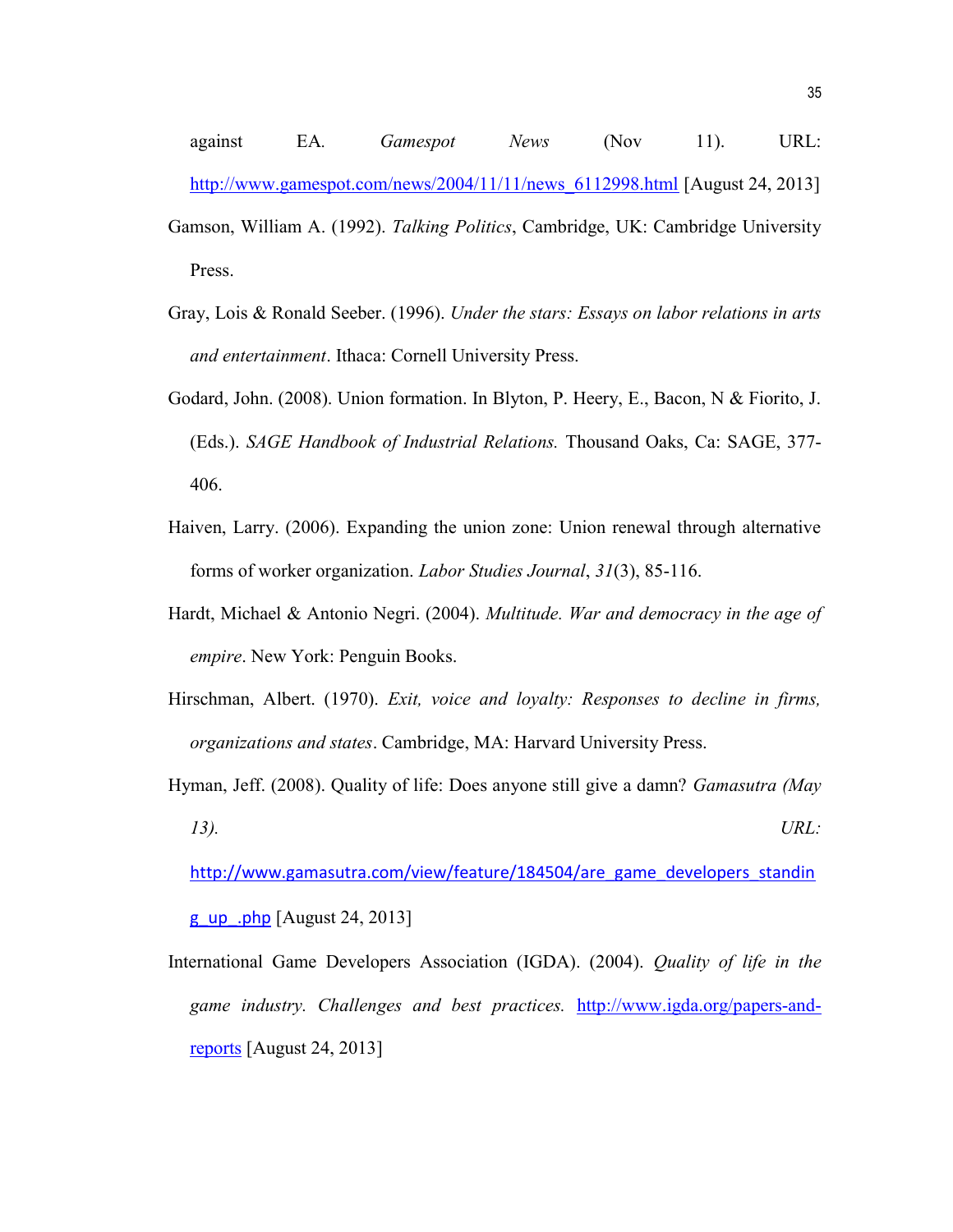- Kelly, John. (1998). Rethinking Industrial Relations. Mobilization, Collectivism and Long Waves. London, UK: Routledge.
- Kerr, Aphra. (2011). The culture of gamework. In Deuze, M. (Ed.). Managing media work (pp. 225-236). Thousand Oaks: SAGE.
- Kline, Stephen, Nick Dyer-Witheford & Greig de Peuter. (2003). Digital play. The interaction of technology, culture and marketing. Montreal: McGill - Queen's Universtity Press.
- Kochan, Thomas & Paul Osterman. (1994). The Mutual Gains Enterprise. Boston, MA: Harvard Business School Press.
- Legault, Marie-Josée. (2013). IT firms' working time (de)regulation model. Work, Organization, Labour and Globalisation. 7(1). URL: http://www.analyticapublications.co.uk/ [August 24, 2013]
- Legault, Marie-Josée & Martine D'Amours. (2011). Représentation collective et citoyenneté au travail en contexte de projet. Les cas des artistes interprètes et des concepteurs de jeux vidéo. Relations industrielles –Industrial Relations. 66(4), 655- 677.
- Legault, Marie-Josée & Kathleen Ouellet. (2012). So into it they forget what time it is? Video game designers and unpaid overtime. In Dariusz Jemielniak & Abigail Marks (eds). Managing dynamic technology-oriented business: High-tech organizations and workplaces. Hershey, Pennsylvania. IGI Global, coll. Information Science Reference, 82-102.
- Legault, Marie-Josée & Johanna Weststar. (2012). More than the numbers: Independent analysis of the IGDA 2009 Quality of Life survey. Commissioned by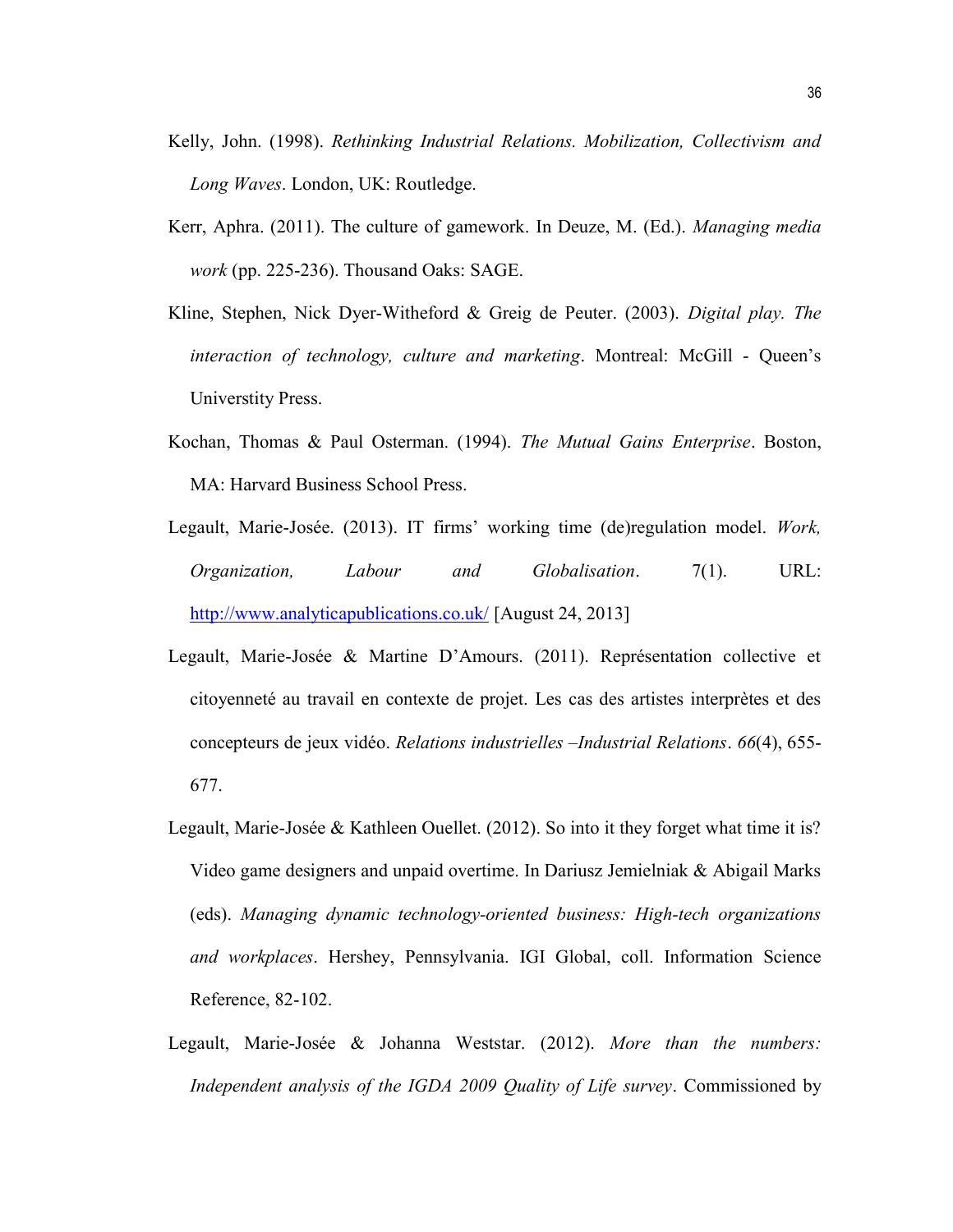the International Game Developers' Association (IGDA). http://gameqol.org

- Legault, Marie-Josée & Johanna Weststar. (2013). Are game developers standing up for their rights? Gamasutra (Jan. 9), URL: http://www.gamasutra.com/view/feature/184504/are\_game\_developers\_standin g\_up\_.php [August 24,2013]
- McAdam, Doug (1988) "Micromobilization contexts and recruitment to activism", in B. Klandemans, H. Kriesi & S. Tarrow (eds), International Social Movement Research Greenwich, CT: Jai press: 125-154
- McGuire, Morgan & Odest Chadwicke Jenkins. (2009). Creating games: Mechanics, content, and technology. Boca Raton, FL: A K Peters--CBC Press.
- McRobbie, Angela. (2002). Clubs to companies: Notes on the decline of political culture in speeded up creative worlds. Cultural Studies, 16(4), 516-531.
- Milton, Laurie. (2003). An identity perspective on the propensity of high-tech talent to unionize. Journal of Labor Research. 24(1), 31-53.
- Olson, Mancur (1971) The Logic of Collective Action. Cambridge, MA: Harvard University Press
- Peticca-Harris, Amanda, Weststar, Johanna & McKenna, Steve (forthcoming). The perils of project-based work: Attempting resistance to extreme work conditions in video game development. Organization.
- Shirky, Clay. (2008). Here comes everybody. The power of organizing without organizations. New York, NY: Penguin books.

Stone, Katherine. (2004). From widgets to digits: Employment regulation for the